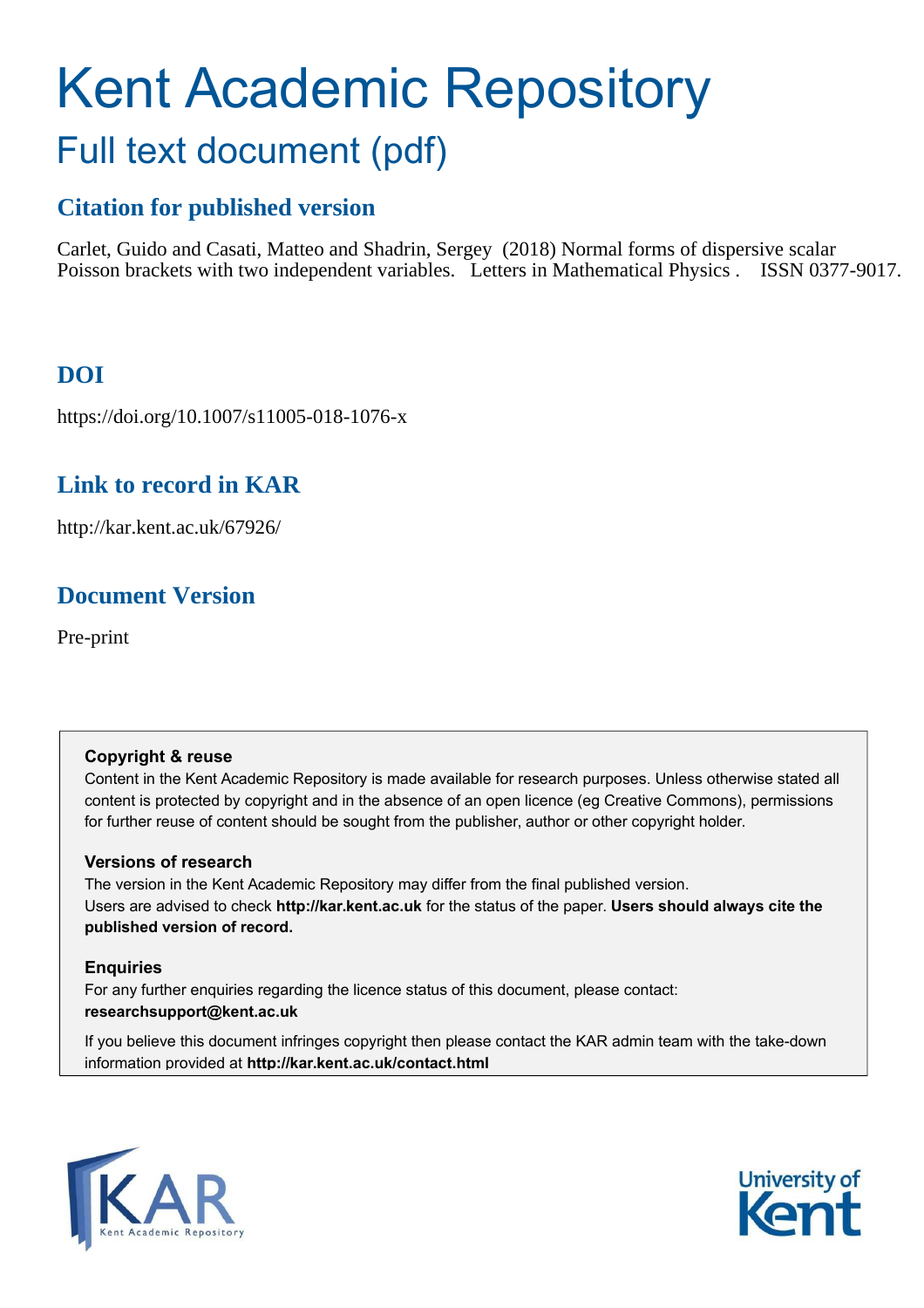## NORMAL FORMS OF DISPERSIVE SCALAR POISSON BRACKETS WITH TWO INDEPENDENT VARIABLES

GUIDO CARLET, MATTEO CASATI, AND SERGEY SHADRIN

Abstract. We classify the dispersive Poisson brackets with one dependent variable and two independent variables, with leading order of hydrodynamic type, up to Miura transformations. We show that, in contrast to the case of a single independent variable for which a well known triviality result exists, the Miura equivalence classes are parametrised by an infinite number of constants, which we call numerical invariants of the brackets. We obtain explicit formulas for the first few numerical invariants.

#### <span id="page-1-2"></span><span id="page-1-1"></span><span id="page-1-0"></span>**INTRODUCTION**

Let  $A$  be the space of differential polynomials in the variable  $u$ , i.e., formal power series in the variables  $\partial_{x^1}^{k_1} \partial_{x^2}^{k_2} u$  with coefficients which are smooth functions of u:

$$
\mathcal{A} = C^{\infty}(U)[[\{u^{(k_1,k_2)} = \partial_{x^1}^{k_1} \partial_{x^2}^{k_2} u \text{ with } k_1, k_2 \geq 0, (k_1, k_2) \neq (0,0)\}]],
$$

<span id="page-1-4"></span>for  $U \subset \mathbb{R}$ . The standard degree deg on A counts the number of derivatives  $\partial_{x^1}$ ,  $\partial_{x^2}$  in a monomial, i.e., it is defined by  $\deg(\partial_{x^1}^{k_1} \partial_{x^2}^{k_2} u) = k_1 + k_2$ .

In this paper we classify, up to Miura transformations, the dispersive Poisson brackets with one dependent variable  $u$  and two independent variables  $x^1, x^2$  of the form

$$
\{u(x^1, x^2), u(y^1, y^2)\} = \{u(x^1, x^2), u(y^1, y^2)\}^0 + \n\sum_{k>0} \epsilon^k \sum_{\substack{k_1, k_2 \ge 0 \\ k_1 + k_2 \le k+1}} A_{k; k_1, k_2} (u(x)) \delta^{(k_1)}(x^1 - y^1) \delta^{(k_2)}(x^2 - y^2)
$$
\n(1)

<span id="page-1-3"></span>where  $A_{k;k_1,k_2} \in \mathcal{A}$  and  $\deg A_{k;k_1,k_2} = k - k_1 - k_2 + 1$ .

The leading term  $\{u(x^1, x^2), u(y^1, y^2)\}$ <sup>0</sup> is a (scalar, two-dimensional) Poisson bracket of Dubrovin-Novikov (or hydrodynamic) type [\[11,](#page-18-0) [12\]](#page-18-1), in other words it is of the form

$$
\{u(x^1, x^2), u(y^1, y^2)\}^0 = \sum_{i=1}^2 \left[g^i(u(x))\partial_{x^i} + b^i(u(x))\partial_{x^i}u(x)\right]\delta(x^1 - y^1)\delta(x^2 - y^2),
$$

which we assume to be non-degenerate.

The conditions imposed on the functions  $g^{i}(u)$  and  $b^{i}(u)$  by the requirement that  $\{, \}^0$  is skew-symmetric and satisfies the Jacobi identity have been studied by several authors [\[19,](#page-18-2) [20,](#page-18-3) [14\]](#page-18-4). We require the additional condition that the bracket is non-degenerate, namely that the bracket does not vanish for any value of the function  $u(x)$ . In the specific case considered here, where there is a single dependent variable and two independent variables, such conditions guarantee the existence of a change of coordinates in the dependent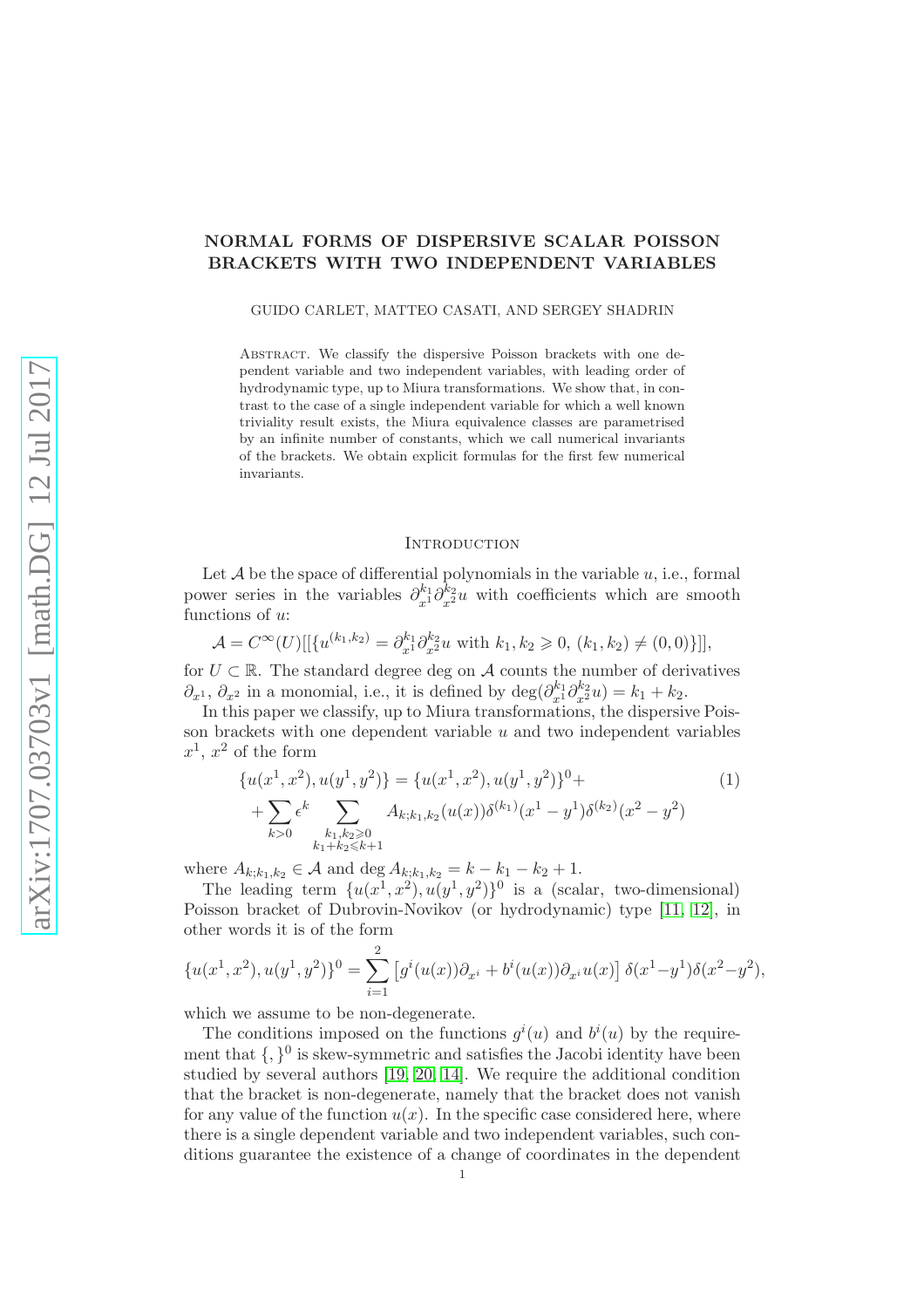variable (a Miura transformation of the first kind), to a flat coordinate that we still denote with  $u$ , in which the bracket assumes the form

$$
{u(x1, x2), u(y1, y2)}0 = c1 \delta(1) (x1 - y1) \delta(x2 - y2) + c2 \delta(x1 - y1) \delta(1) (x2 - y2).
$$

We can moreover perform (see [\[2\]](#page-17-0)) a linear change in the independent variables  $x^1$ ,  $x^2$  such that the Poisson bracket assumes the standard form

$$
\{u(x^1, x^2), u(y^1, y^2)\}^0 = \delta(x^1 - y^1)\delta^{(1)}(x^2 - y^2). \tag{2}
$$

The Miura transformations (of the second kind [\[16\]](#page-18-5)) are changes of variable of the form

$$
v = u + \sum_{k \geqslant 1} \epsilon^k F_k \tag{3}
$$

where  $F_k \in \mathcal{A}$  and  $\deg F_k = k$ . They form a group called Miura group. We say that two Poisson brackets which are mapped to each other by a Miura transformation are Miura equivalent.

As follows from the discussion so far, the classification of dispersive Poisson brackets of the form [\(1\)](#page-0-0) (with non-degeneracy condition) under Miura transformations [\(3\)](#page-1-0), diffeomorphisms of the dependent variable and linear changes of the independent variables reduces to the problem of finding the normal forms of the equivalence classes under Miura transformations of the second kind [\(3\)](#page-1-0) of the Poisson brackets [\(1\)](#page-0-0) with leading term [\(2\)](#page-1-1).

We solve this problem in our main result:

**Theorem 1.** The normal form of Poisson brackets  $(1)$  with leading term  $(2)$ under Miura transformations of the second kind is given by

$$
\{u(x^1, x^2), u(y^1, y^2)\} = \delta(x^1 - y^1)\delta^{(1)}(x^2 - y^2) + \n+ \sum_{k \ge 1} \epsilon^{2k+1} c_k \delta^{(2k+1)}(x^1 - y^1)\delta(x^2 - y^2)
$$
 (4)

for a sequence of constants  $c = (c_1, c_2, \dots).$ 

Remark 2. By "normal form", in the main Theorem, we mean that:

- i. for any choice of constants  $c_k$  formula [\(4\)](#page-1-2) defines a Poisson bracket which is a deformation of  $(2)$ ;
- ii. two Poisson brackets of the form [\(4\)](#page-1-2) are Miura equivalent if and only if they are defined by the same constants  $c_k$ ;
- iii. and any Poisson bracket of the form [\(1\)](#page-0-0) can be brought to the normal form [\(4\)](#page-1-2) by a Miura transformation.

We call the constants  $c_k$  the numerical invariants of the Poisson bracket.

The deformation theory of Hamiltonian – and, albeit not addressed in our paper, bi-Hamiltonian – structures plays an important role in the classification of integrable Hamiltonian PDEs [\[13,](#page-18-6) [9\]](#page-18-7). Most results in this field have been obtained for  $(1 + 1)$ -dimensional systems, namely the ones that depend only on one space variable.

The main result in this line of research is the triviality theorem [\[15,](#page-18-8) [8,](#page-18-9) [13\]](#page-18-6) of Poisson brackets of Dubrovin-Novikov type. Together with the classical results by Dubrovin and Novikov [\[11\]](#page-18-0), this allows to conclude that the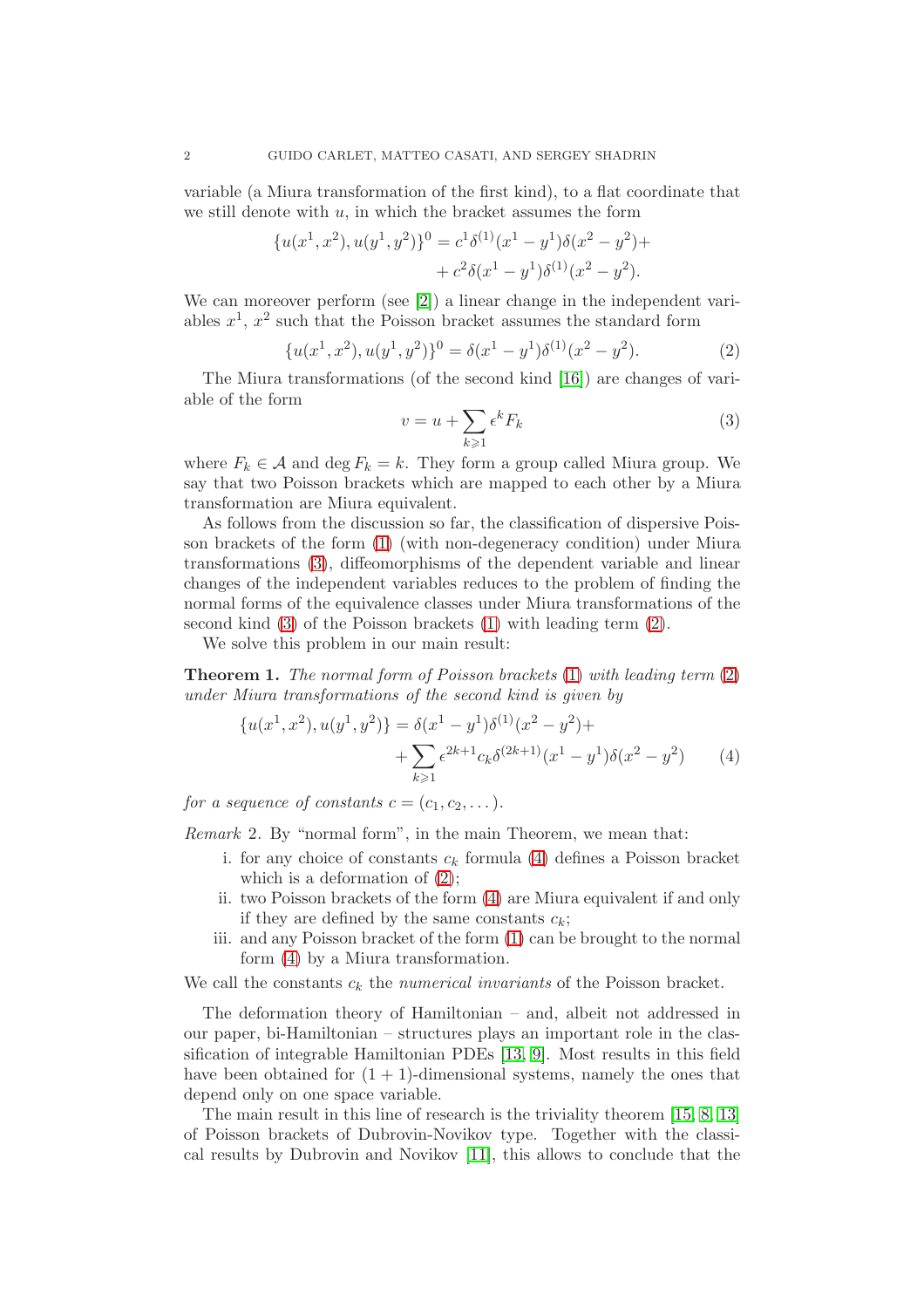dispersive deformations of non-degenerate Dubrovin-Novikov brackets are classified by the signature of a pseudo-Riemannian metric. Similarly, deformations of bi-Hamiltonian pencils [\[18,](#page-18-10) [1\]](#page-17-1) are parametrised by functions of one variable, the so-called central invariants [\[9,](#page-18-7) [10\]](#page-18-11); in a few special cases, the corresponding biHamiltonian cohomology has been computed, in particular for scalar brackets  $[17, 4, 5]$  $[17, 4, 5]$  $[17, 4, 5]$ , and in the semi-simple *n*-component case  $[6, 3]$  $[6, 3]$ . The  $(2 + 1)$ -dimensional case is much less studied: the classification of the structures of hydrodynamic type has been completed up to the four-components case [\[14\]](#page-18-4), while in our recent paper [\[2\]](#page-17-0) we computed the Poisson cohomology for scalar – namely, one-component – brackets. Since such a cohomology is far from being trivial, the actual classification of the dispersive deformations of such brackets is a highly complicated task. We address and solve it in the present paper.

The outline of the paper is as follows: in Section 1 we quickly recall basic definitions and facts related with the theta formalism. In Section 2 we specialise some results from our previous work [\[2\]](#page-17-0) to the  $D = 2$  case to obtain an explicit description of the second Poisson cohomology. In Section 3 we prove our main result. The proof is split in three steps corresponding to the three parts in Remark [2.](#page-1-3) In §[3.4](#page-11-0) we prove some technical lemmas that are required in the proof of Proposition [8.](#page-9-0) Finally in Section 4 we give an explicit expression of the first few numerical invariants of the Poisson bracket.

Acknowledgment. We would like to thank Jenya Ferapontov for several useful observations and Dario Merzi for suggesting a clever identity in Example [13.](#page-16-0) G. C. and S. S. were supported by Netherlands Organisation for Scientific Research (NWO). M. C. was supported by the INdAM-COFUND-2012 Marie Curie fellowship "MPoisCoho – Poisson cohomology of multidimensional Hamiltonian operators".

### 1. Theta formalism

We present here a short summary of the basic definitions of the theta formalism for local variational multivector fields, specialising the formulas to the scalar case with two independent variables, i.e.,  $N = 1, D = 2$ . We refer the reader to  $[2]$  for the general  $N, D$  case.

Let  $A$  be the space of differential polynomials

$$
\mathcal{A} = C^{\infty}(\mathbb{R})[[\{u^{(s,t)}, s, t \geq 0, (s,t) \neq (0,0)\}]],
$$

where we denote  $u^{(s,t)} = \partial_x^s \partial_y^t u$ , and  $C^{\infty}(\mathbb{R})$  denotes the space of smooth functions in the variable u. The standard gradation deg on  $A$  is given by  $\deg u^{(s,t)} = s + t$ . We denote  $\mathcal{A}_d$  the homogeneous component of degree d.

Using the standard derivations  $\partial_x$  and  $\partial_y$  on A, we define the space of local functionals as

$$
\mathcal{F} = \frac{\mathcal{A}}{\partial_x \mathcal{A} + \partial_y \mathcal{A}},
$$

and the projection map from  $A$  to  $F$  is denoted by a double integral, which associates to  $f \in \mathcal{A}$  the element

$$
\int f \ dx \ dy
$$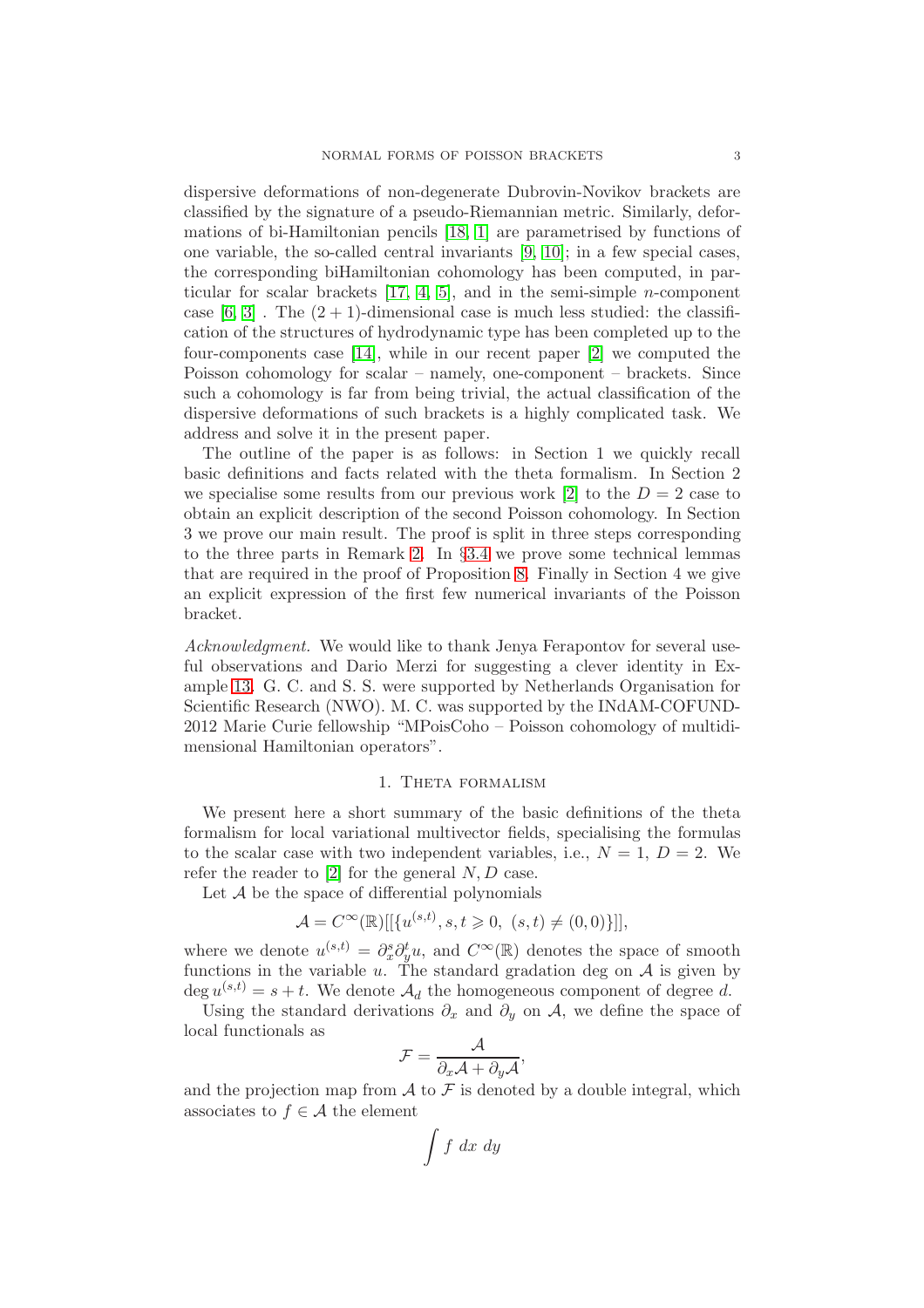in F. Moreover, we will denote by the partial integrals  $\int dx$ ,  $\int dy$  the projections from A to the quotient spaces  $A/\partial_x A$ ,  $A/\partial_y A$ .

The variational derivative of a local functional  $F = \int f$  is defined as

$$
\frac{\delta F}{\delta u} = \sum_{s,t \ge 0} (-\partial_x)^s (-\partial_y)^t \frac{\partial f}{\partial u^{(s,t)}}.
$$

A local p-vector P is a linear p-alternating map from  $\mathcal F$  to itself of the form

$$
P(I_1,\ldots,I_p) = \int P_{(s_1,t_1),\ldots,(s_p,t_p)} \partial_x^{s_1} \partial_y^{t_1} \left(\frac{\delta I_1}{\delta u}\right) \cdots \partial_x^{s_p} \partial_y^{t_p} \left(\frac{\delta I_p}{\delta u}\right) dx dy
$$

where  $P_{(s_1,t_1),...,(s_p,t_p)} \in \mathcal{A}$ , for arbitrary  $I_1,...,I_p \in \mathcal{F}$ . We denote the space of local *p*-vectors by  $\Lambda^p \subset \text{Alt}^p(\mathcal{F}, \mathcal{F}).$ 

Clearly an expression of the form [\(1\)](#page-0-0) defines a local bivector by the usual formula

$$
\{I_1, I_2\} = \int \frac{\delta I_1}{\delta u(x^1, y^1)} \{u(x^1, y^1), u(x^2, y^2)\} \frac{\delta I_2}{\delta u(x^2, y^2)} dx^1 dy^1 dx^2 dy^2
$$

which equals to

$$
\int \sum_{k\geqslant 0} \epsilon^k \frac{\delta I_1}{\delta u(x,y)} \sum_{\substack{s,t\geqslant 0\\ s+t\leqslant k+1}} A_{k;s,t}(u(x)) \partial_x^s \partial_y^t \frac{\delta I_2}{\delta u(x,y)} dx dy.
$$

The theta formalism, introduced first in the context of formal calculus of variations in  $[15]$ , can be easily extended to the multi-dimensional setting  $[2]$ , and allows to treat the local multivectors in a more algebraic fashion.

We introduce the algebra  $\hat{\mathcal{A}}$  of formal power series in the commutative variables  $u^{(s,t)}$  and anticommuting variables  $\theta^{(s,t)}$ , with coefficients given by smooth functions of  $u$ , i.e.,

$$
\hat{\mathcal{A}} := C^{\infty}(\mathbb{R})[[\left\{u^{(s,t)}, (s,t) \neq (0,0)\right\} \cup \left\{\theta^{(s,t)}\right\}]].
$$

The standard gradation deg and the super gradation deg<sub>e</sub> of  $\hat{\mathcal{A}}$  are defined by setting

$$
\deg u^{(s,t)} = \deg \theta^{(s,t)} = s + t, \quad \deg_{\theta} u^{(s,t)} = 0, \quad \deg_{\theta} \theta^{(s,t)} = 1.
$$

<span id="page-4-2"></span>We denote  $\hat{\mathcal{A}}_d$ , resp.  $\hat{\mathcal{A}}^p$ , the homogeneous components of standard degree  $d$ , resp. super degree p, while  $\hat{\mathcal{A}}_d^p := \hat{\mathcal{A}}_d \cap \hat{\mathcal{A}}^p$ . Clearly  $\hat{\mathcal{A}}^0 = \mathcal{A}$ . The derivations  $\partial_x$  and  $\partial_y$  are extended to  $\hat{\mathcal{A}}$  in the obvious way.

We denote by  $\hat{\mathcal{F}}$  the quotient of  $\hat{\mathcal{A}}$  by the subspace  $\partial_x\hat{\mathcal{A}} + \partial_y\hat{\mathcal{A}}$ , and by a double integral  $\int dx dy$  the projection map from  $\hat{\mathcal{A}}$  to  $\hat{\mathcal{F}}$ . Since the derivations  $\partial_x$ ,  $\partial_y$  are homogeneous,  $\hat{\mathcal{F}}$  inherits both gradations of  $\hat{\mathcal{A}}$ .

It turns out, see Proposition 2 in [\[2\]](#page-17-0), that the space of local multivectors  $\Lambda^p$  is isomorphic to  $\hat{\mathcal{F}}^p$  for  $p \neq 1$ , while  $\Lambda^1$  is isomorphic to the quotient of  $\hat{\mathcal{F}}^1$  by the subspace of elements of the form  $\int (k_1u^{(1,0)} + k_2u^{(0,1)})\theta$  for two constants  $k_1, k_2$ . Moreover  $\hat{\mathcal{F}}^1$  is isomorphic to the space  $\text{Der}'(\mathcal{A})$  of derivations of A that commute with  $\partial_x$  and  $\partial_y$ .

The Schouten-Nijenhuis bracket

<span id="page-4-1"></span><span id="page-4-0"></span>
$$
[ , ] : \hat{\mathcal{F}}^p \times \hat{\mathcal{F}}^q \to \hat{\mathcal{F}}^{p+q-1}
$$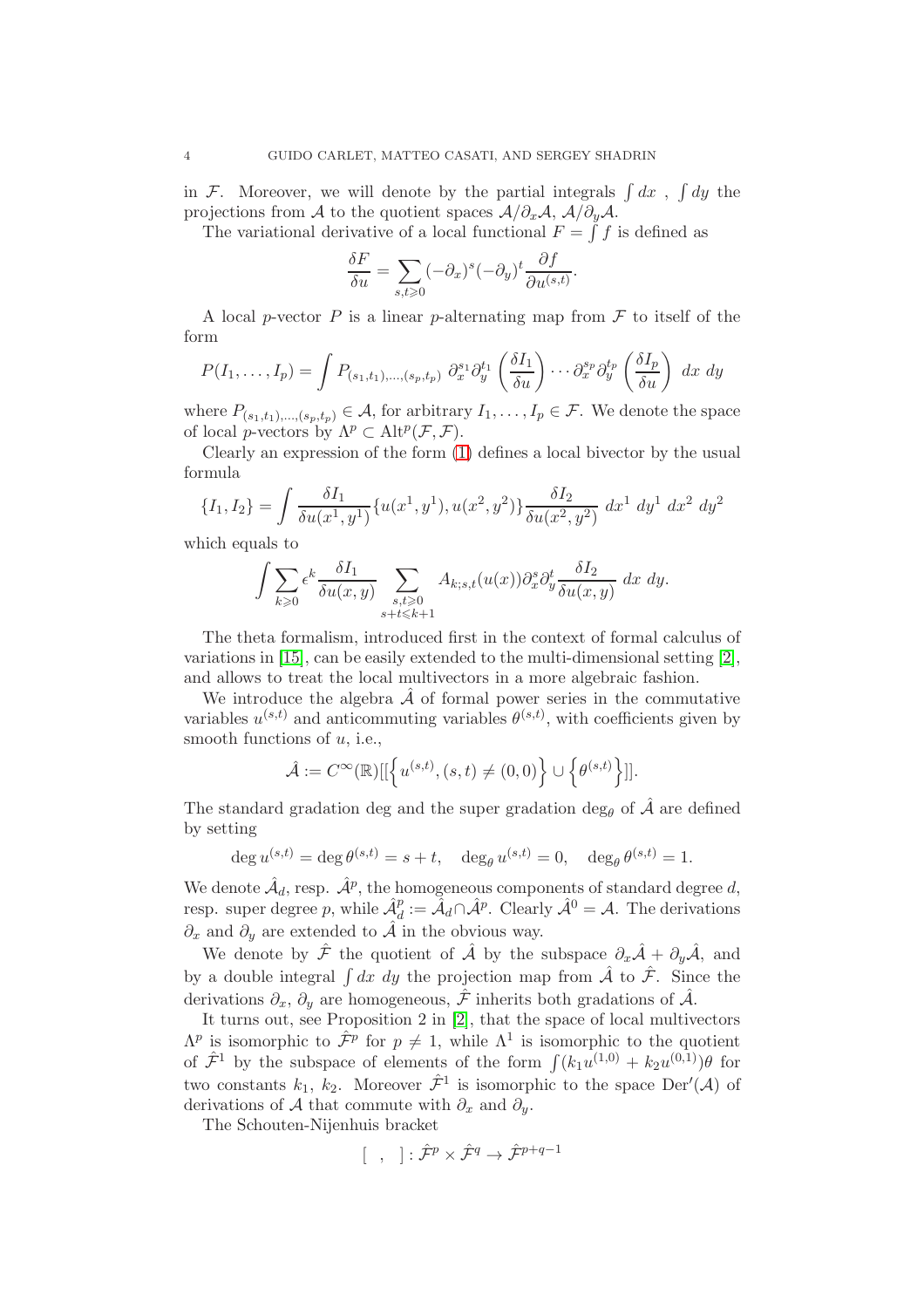is defined as

$$
[P,Q] = \int^{D} \left( \frac{\delta P}{\delta \theta} \frac{\delta Q}{\delta u} + (-1)^{p} \frac{\delta P}{\delta u} \frac{\delta Q}{\delta \theta} \right) dx dy,
$$

where the variational derivative with respect to  $\theta$  is defined as

$$
\frac{\delta}{\delta\theta} = \sum_{s,t \geqslant 0} (-\partial_x)^s (-\partial_y)^t \frac{\delta}{\delta\theta^{(s,t)}}.
$$

It is a bilinear map that satisfies the graded symmetry

$$
[P,Q] = (-1)^{pq} [Q,P]
$$

and the graded Jacobi identity

$$
(-1)^{pr}[[P,Q],R] + (-1)^{qp}[[Q,R],P] + (-1)^{rq}[[R,P],Q] = 0
$$

for arbitrary  $P \in \hat{\mathcal{F}}^p$ ,  $Q \in \hat{\mathcal{F}}^q$  and  $r \in \hat{\mathcal{F}}^r$ .

A bivector  $P \in \hat{\mathcal{F}}^2$  is a Poisson structure when  $[P, P] = 0$ . In such case  $d_P := ad_P = [P, \cdot]$  squares to zero, as a consequence of the graded Jacobi identity, and the cohomology of the complex  $(\hat{\mathcal{F}}, d_P)$  is called Poisson cohomology of P.

The Miura transformations of the second kind [\[16\]](#page-18-5) are changes of variable of the form

<span id="page-5-0"></span>
$$
u \mapsto \tilde{u} = \sum_{k=0}^{\infty} \epsilon^k F_k(u)
$$

on the space A, where  $F_k \in \mathcal{A}_k$ . They form a subgroup of the general Miura group [\[13\]](#page-18-6) which also contains the diffeomorphisms of the variable  $u$ . The action of a general Miura transformation of the second kind on a local multivector Q in  $\hat{\mathcal{F}}$  is given by the exponential of the adjoint action with respect to the Schouten-Nijenhuis bracket

$$
e^{ad_X}Q = Q + [X, Q] + \frac{1}{2}[X, [X, Q]] + \frac{1}{6}[X, [X, [X, Q]]] + \cdots,
$$

where  $X \in \hat{\mathcal{F}}_{\geqslant 1}^1$  is a local vector field such that  $e^{\operatorname{ad}_X}u = \tilde{u}$ .

## <span id="page-5-1"></span>2. Poisson cohomology

In our previous paper [\[2\]](#page-17-0) we gave a description of the Poisson cohomology of a scalar multidimensional Poisson bracket in terms of the cohomology of an auxiliary complex with constant coefficients. Our aim here is to give an explicit description of a set of generators of the Poisson cohomology in the  $D = 2$  case, which will be used in the proof of the main theorem in the next Section.

Let us begin by recalling without proof a few results from our paper [\[2\]](#page-17-0), specialising them to the case  $D = 2$ .

Consider the short exact sequences of differential complexes

$$
0 \to \hat{\mathcal{A}}/\mathbb{R} \xrightarrow{\partial_x} \hat{\mathcal{A}} \xrightarrow{\int dx} \hat{\mathcal{F}}_1 \to 0,
$$
\n(5)

$$
0 \to \hat{\mathcal{F}}_1/\mathbb{R} \xrightarrow{\partial_y} \hat{\mathcal{F}}_1 \xrightarrow{\int dy} \hat{\mathcal{F}} \to 0,
$$
\n(6)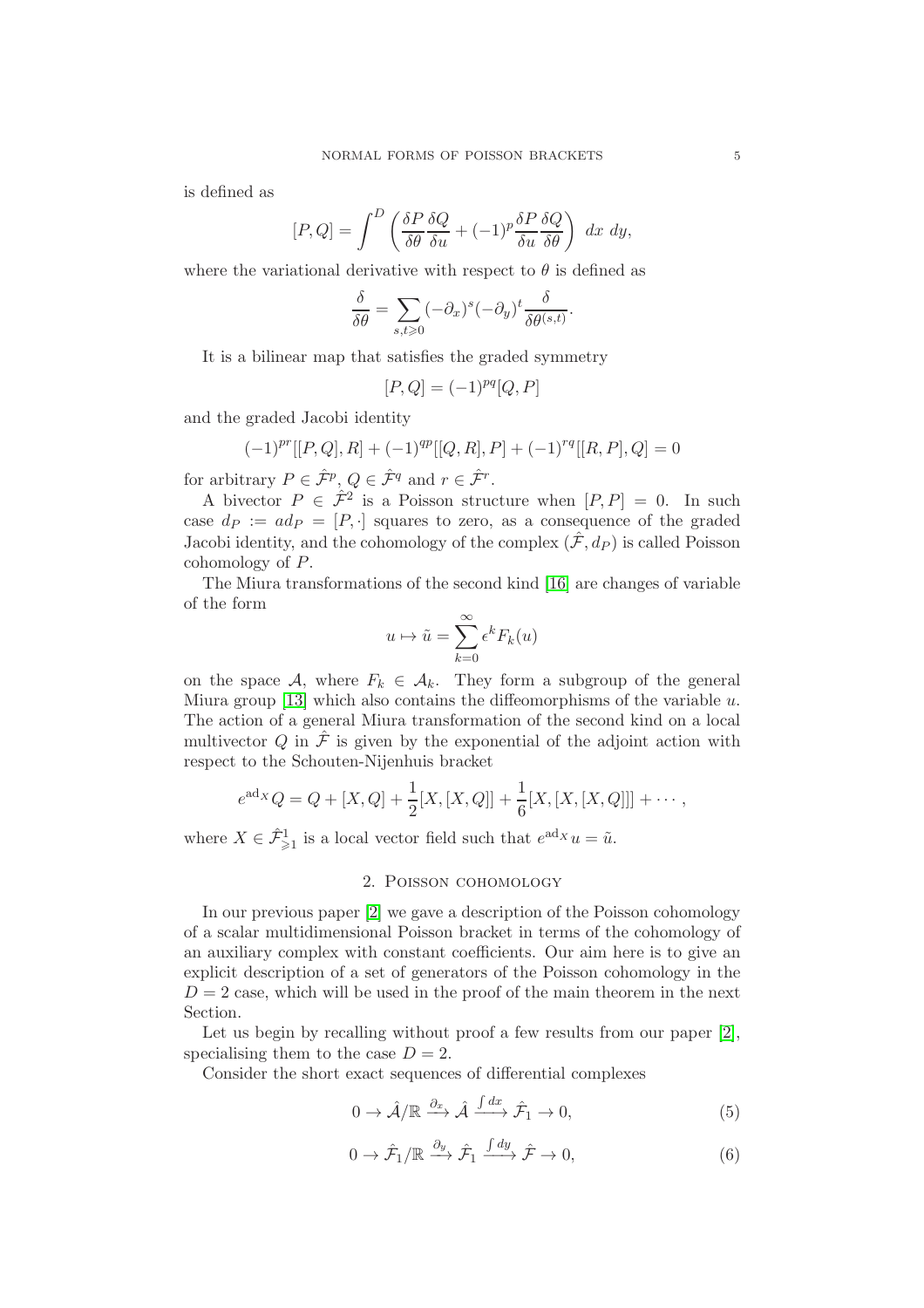where the differential is induced an all spaces by

$$
\Delta = \sum_{s,t \geqslant 0} \theta^{(s,t+1)} \frac{\partial}{\partial u^{(s,t)}}.
$$

<span id="page-6-2"></span>On  $\hat{\mathcal{F}}$  such differential coincides with  $ad_{\mathfrak{p}_1}$ , where  $\mathfrak{p}_1 = \frac{1}{2}$  $rac{1}{2} \int \theta \theta^{(0,1)} dx dy.$ 

In the long exact sequence in cohomology associated with [\(5\)](#page-4-0) the Bockstein homomorphism vanishes, therefore

$$
H(\hat{\mathcal{F}}_1) = \frac{H(\hat{\mathcal{A}})}{\partial_x H(\hat{\mathcal{A}})}.
$$

Moreover, the cohomology classes in  $H(\hat{\mathcal{A}})$  can be uniquely represented by elements of the polynomial ring  $\Theta$  generated by the anticommuting variables  $\theta^{(s,0)}, s \geq 0$  with real coefficients.

<span id="page-6-3"></span>The map induced in cohomology by the map  $\partial_y$  in the short exact sequence [\(6\)](#page-4-1) vanishes, therefore we get the following exact sequence

$$
0 \to \left(\frac{\Theta}{\partial_x \Theta}\right)^p \xrightarrow{f dy} H_d^p(\hat{\mathcal{F}}) \to \left(\frac{\Theta}{\partial_x \Theta}\right)^{p+1}_d \to 0,
$$
 (7)

where the third arrow is the Bockstein homomorphism.

This sequence allows us to write the Poisson cohomology  $H^p(\hat{\mathcal{F}})$  as a sum of two homogeneous subspaces of  $\Theta/\partial_x\Theta$  in super-degree p and  $p+1$ respectively, where the first one is simply injected, while the second one has to be reconstructed via the inverse to the Bockstein homomorphism.

Let  $\iint a \ dx \ dy \in \hat{\mathcal{F}}_d^p$  be an ad<sub>p1</sub>-cocycle. Then, there exist  $b, b' \in \hat{\mathcal{A}}_d^{p+1}$ such that

<span id="page-6-1"></span>
$$
\Delta a = \partial_y b + \partial_x b'.
$$

The Bockstein homomorphism assigns to the cocycle  $\int \int a \, dx \, dy$  the cocycle  $\int b \ dx \in \hat{\mathcal{F}}_d^{p+1}.$ 

Let us define a map  $\mathcal{B} : \Theta \to \hat{\mathcal{A}}$  by

$$
\mathcal{B} = \sum_{i \geq 0} u^{(i,0)} \frac{\partial}{\partial \theta^{(i,0)}},\tag{8}
$$

which clearly commutes with  $\partial_x$ , and therefore induces a map from  $\frac{\Theta}{\partial x\Theta}$  to  $\hat{\mathcal{F}}$ . We have that

<span id="page-6-0"></span>
$$
\Delta \mathcal{B} = \partial_y,
$$

and consequently,  $\beta$  defines a splitting map

$$
\mathcal{B}:\left(\frac{\Theta}{\partial_x \Theta}\right)^{p+1}_d \to H^p_d(\hat{\mathcal{F}})
$$

for the short exact sequence [\(7\)](#page-5-0).

We have therefore shown that

**Lemma 3.** 
$$
H_d^p(\hat{\mathcal{F}}) = \left(\frac{\Theta}{\partial_x \Theta}\right)_d^p \oplus \mathcal{B}\left(\frac{\Theta}{\partial_x \Theta}\right)_d^{p+1}.
$$

We remark that this lemma gives an explicit description of representatives of the cohomology classes in  $H_d^p$  $d^p_d(\hat{\mathcal{F}})$ . In particular, the only non-trivial classes in  $\Theta/\partial_x\Theta$  in super-degree  $p=2$  are given by  $\theta\theta^{(2k+1,0)}$  for  $k\geq 1$ , and correspond to the deformations of the Poisson brackets in Theorem [1.](#page-1-4)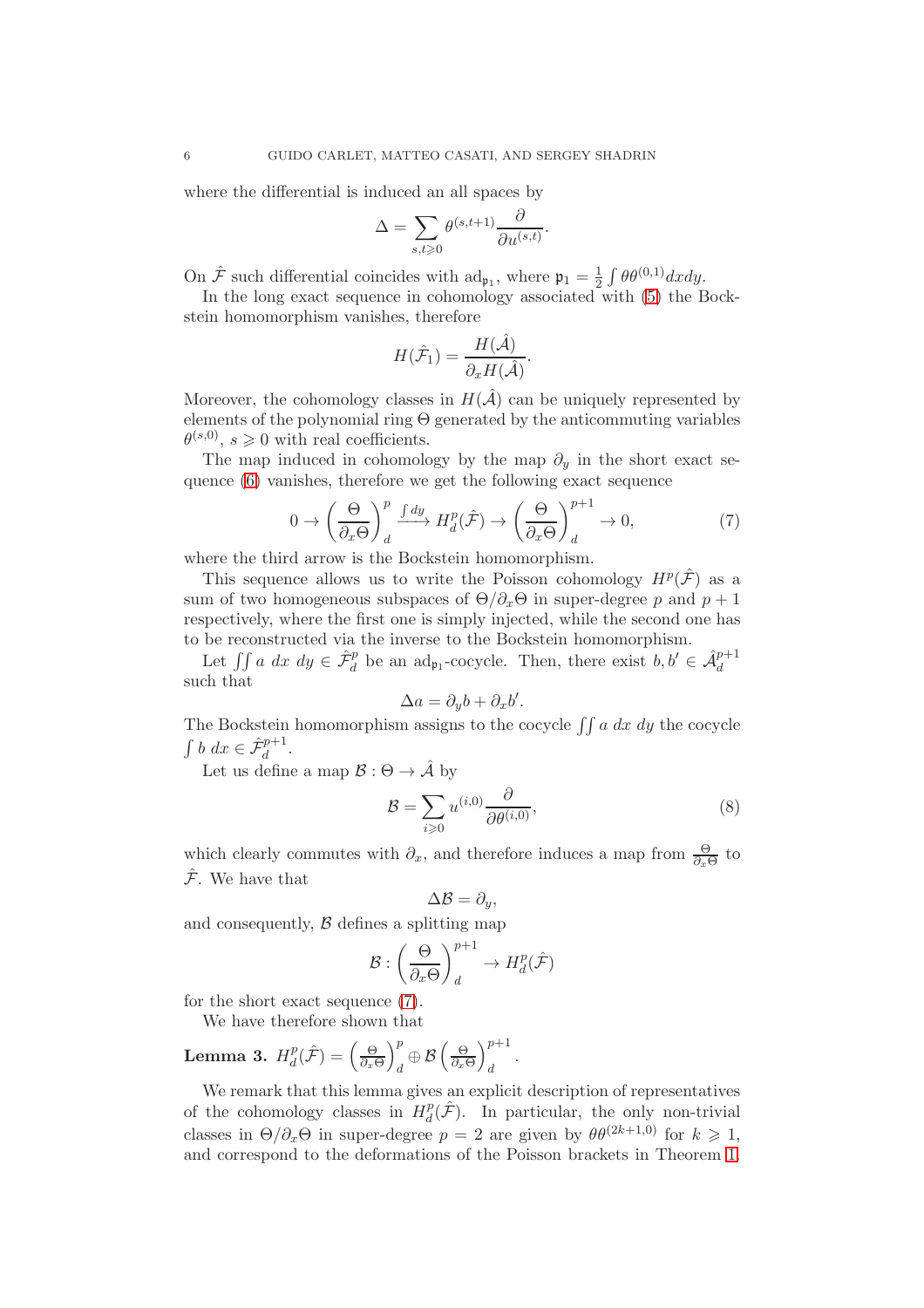<span id="page-7-2"></span>The following reformulation of this observation will be useful in the proof of Proposition [8:](#page-9-0)

#### Corollary 4.

<span id="page-7-1"></span><span id="page-7-0"></span>
$$
H_{2k}^{2}(\hat{\mathcal{F}}) = \mathcal{B}\left(\frac{\Theta}{\partial_{x}\Theta}\right)_{2k}^{3},
$$

$$
H_{2k+1}^{2}(\hat{\mathcal{F}}) = \mathbb{R}\theta\theta^{(2k+1,0)} \oplus \mathcal{B}\left(\frac{\Theta}{\partial_{x}\Theta}\right)_{2k+1}^{3}.
$$

Moreover, we can define an explicit basis of  $\left(\frac{\Theta}{\partial \epsilon_0}\right)$  $\partial_x\Theta$  $\setminus^3$  $\frac{3}{d}$  and  $\mathcal{B}\left(\frac{\Theta}{\partial x^{\theta}}\right)$  $\partial_x\Theta$  $\lambda^3$  $\frac{1}{d}$ 

**Lemma 5.** *A basis of*  $\left(\frac{\Theta}{\partial x}\right)$  $\partial_x \Theta$  $\lambda^3$  $\frac{1}{d}$  is given by representatives

$$
\theta^{k-l}\theta^{k-l-1}\theta^{2l}
$$
,  $l = 0, ..., \lfloor \frac{k-2}{3} \rfloor$ , for  $d = 2k - 1$ ,  
\n $\theta^{k-l}\theta^{k-l-1}\theta^{2l+1}$ ,  $l = 0, ..., \lfloor \frac{k-3}{3} \rfloor$ , for  $d = 2k$ ,

where we use the notation  $\theta^k = \theta^{(k,0)}$ .

*Proof.* More generally we can prove that a basis of 
$$
\left(\frac{\Theta}{\partial_x \Theta}\right)^p_d
$$
 is given by  

$$
\theta^{i_2+1}\theta^{i_2}\theta^{i_3}\cdots\theta^{i_p}
$$
(9)

with

$$
i_2 > i_3 > \cdots > i_p \ge 0, \quad 1 + 2i_2 + i_3 + \cdots + i_p = d.
$$
  
A basis of  $\Theta_d^p$  is given by monomials  $\theta^{i_1} \cdots \theta^{i_p}$  with

$$
i_1 > i_2 > \cdots > i_p \geq 0
$$
,  $i_1 + \cdots + i_p = d$ .

We arrange such monomials in *lexicographic order*, that is, we say that  $\theta^{i_1} \cdots \theta^{i_p} > \theta^{j_1} \cdots \theta^{j_p}$  if  $i_1 > j_1$ , or if  $i_1 = j_1$  and  $i_2 > j_2$ , and so on.

For an element  $a = \theta^{i_1} \cdots \theta^{i_p}$  of the basis of  $\Theta_{d-1}^{p}$ , we have that the leading term (in lexicographic order) of  $\partial_x a$  is given by

$$
(\partial_x a)^{top} = \theta^{i_1 + 1} \theta^{i_2} \cdots \theta^{i_p}.
$$
 (10)

Note that if  $a_1 > a_2$ , then  $(\partial_x a_1)^{top} > (\partial_x a_2)^{top}$ . This implies that the images  $\partial_x a$  of the monomials  $a \in \Theta_d^p$  $_{d-1}^{p}$  are linearly independent in  $\Theta_d^p$ . Given a representative of a class in  $\left(\frac{\Theta}{\partial \mu}\right)$  $\partial_x\Theta$  $\Delta^p$ we can express all the monomials  $\frac{d}{dx}$ of the form [\(10\)](#page-6-0) in terms of combinations of monomials of strictly lower lexicographic order. It follows that a basis can be chosen in the form [\(9\)](#page-6-1).

By specialising to the case  $p = 3$ , and spelling out the allowed sets of indexes, we obtain the statement of the lemma.

$$
\qquad \qquad \Box
$$

It follows that a basis of 
$$
\mathcal{B}\left(\frac{\Theta}{\partial x\Theta}\right)_d^3
$$
 is given by the elements  
\n
$$
\mathcal{B}(\theta^{(a,0)}\theta^{(b,0)}\theta^{(c,0)}) = u^{(a,0)}\theta^{(b,0)}\theta^{(c,0)} - u^{(b,0)}\theta^{(a,0)}\theta^{(c,0)} + u^{(c,0)}\theta^{(a,0)}\theta^{(b,0)},
$$

for indices  $a, b, c$  chosen as in the basis above.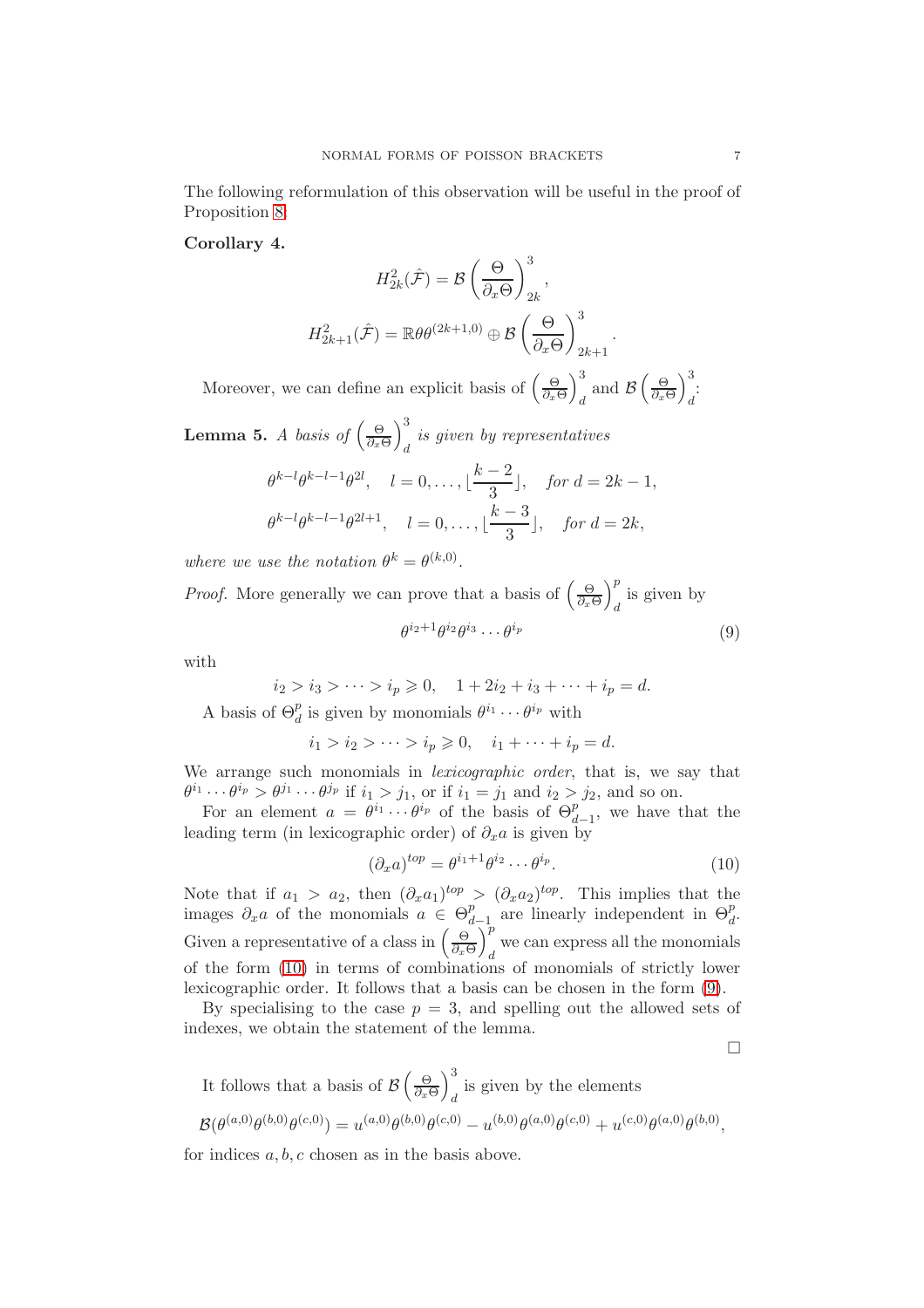#### 3. Proof of the main Theorem

Let us first reformulate our main statement in the  $\theta$ -formalism.

The Poisson bracket of Dubrovin-Novikov type of the form [\(2\)](#page-1-1) corresponds to the element

<span id="page-8-0"></span>
$$
\mathfrak{p}_1 = \frac{1}{2} \iint \theta \theta^{(0,1)} dx dy \tag{11}
$$

in  $\hat{\mathcal{F}}_1^2$ . The bivector  $\delta^{(2k+1)}(x^1-y^1)\delta(x^2-y^2)$  corresponds to the element in  $\hat{\mathcal{F}}_{2k+1}^2$  given by

$$
\mathfrak{p}_{2k+1} = \frac{1}{2} \iint \theta \theta^{(2k+1,0)} dx dy.
$$

Therefore the normal form  $(4)$  in  $\theta$ -formalism corresponds to the element

<span id="page-8-2"></span><span id="page-8-1"></span>
$$
\mathfrak{p}(c) = \mathfrak{p}_1 + \sum_{k \geqslant 1} c_k \mathfrak{p}_{2k+1} \tag{12}
$$

in  $\hat{\mathcal{F}}^2$ .

The proof of Theorem [1](#page-1-4) reduces to prove the three statements listed in Remark [2.](#page-1-3)

3.1. Our first observation is:

**Lemma 6.** The bivectors  $\mathfrak{p}_{2k+1}$  with  $k \geq 0$  are pairwise compatible, i.e.,

<span id="page-8-5"></span> $[\mathfrak{p}_{2n+1}, \mathfrak{p}_{2m+1}] = 0, \qquad n, m \geq 0.$ 

*Proof.* The Poisson bivectors  $\mathfrak{p}_k$  do not depend on u and its derivatives, therefore the variational derivatives w.r.t.  $u$  appearing in the definition of Schouten-Nijenhuis bracket are vanishing.

It clearly follows that  $\mathfrak{p}(c)$  is a Poisson bivector for any choice of the constants  $c = (c_1, c_2, \dots).$ 

3.2. Next we show that for any distinct choice of the constants  $c = (c_1, c_2, \dots)$ the corresponding bivector  $P$  belongs to a different equivalence class under Miura transformations.

**Proposition 7.** Let  $\mathfrak{p}(c)$ , resp.  $\mathfrak{p}(\tilde{c})$ , be the Poisson bivector of the normal form [\(12\)](#page-7-0) corresponding to a choice  $c = (c_1, c_2, \ldots)$ , resp.  $\tilde{c} = (\tilde{c}_1, \tilde{c}_2, \ldots)$ , of constants. If the two sequences c and  $\tilde{c}$  are not identically equal, then there is no Miura transformation of the second kind which maps  $\mathfrak{p}(c)$  to  $\mathfrak{p}(\tilde{c})$ .

Proof. Assume there is a Miura transformation of the second kind mapping  $\mathfrak{p}(c)$  to  $\mathfrak{p}(\tilde{c})$ , i.e.,

<span id="page-8-4"></span><span id="page-8-3"></span>
$$
e^{\mathrm{ad}x}\mathfrak{p}(c)=\mathfrak{p}(\tilde{c}),
$$

for  $X \in \hat{\mathcal{F}}^1_{\geq 1}$ . This identity can be rewritten as

$$
\left(\frac{e^{\mathrm{ad}_X}-1}{\mathrm{ad}_X}\right)\mathrm{ad}_X\mathfrak{p}(c)=\mathfrak{p}(\tilde{c})-\mathfrak{p}(c).
$$

The operator inside the brackets has the form

$$
\left(\frac{e^{\mathrm{ad}_X}-1}{\mathrm{ad}_X}\right)=1+\frac{1}{2}\mathrm{ad}_X+\dots
$$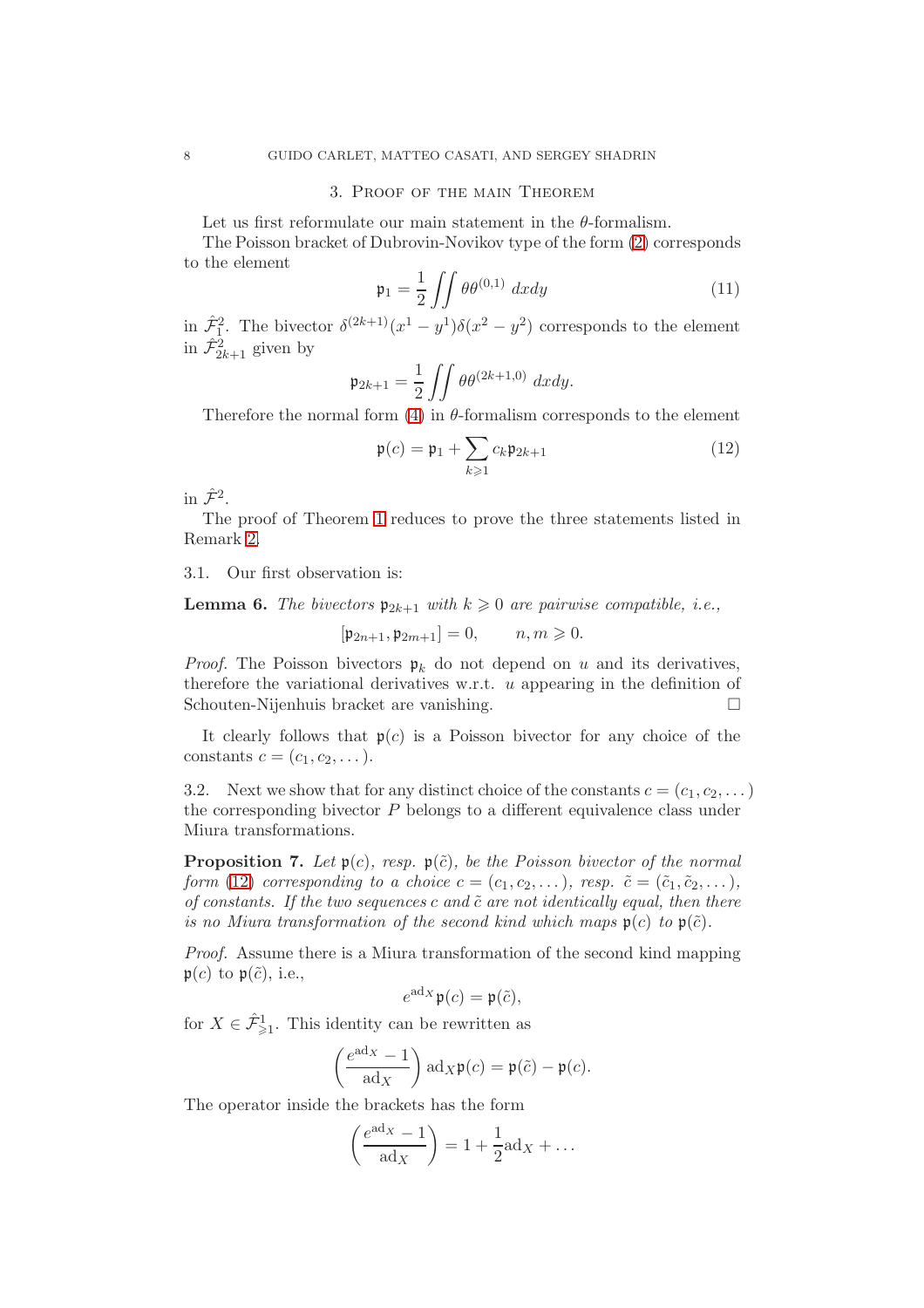therefore we can invert it. We obtain

$$
ad_X \mathfrak{p}(c) = \left(\frac{e^{ad_X} - 1}{ad_X}\right)^{-1} \left(\mathfrak{p}(\tilde{c}) - \mathfrak{p}(c)\right). \tag{13}
$$

By assumption the two sequences c and  $\tilde{c}$  are not identically equal, hence there exists a smallest index k for which  $c_k \neq \tilde{c}_k$ . It follows that

$$
\mathfrak{p}(\tilde{c})-\mathfrak{p}(c)=(\tilde{c}_k-c_k)\mathfrak{p}_{2k+1}+\ldots,
$$

where the dots denote terms of standard degree greater than  $2k + 1$ . We conclude that  $\text{ad}_X\mathfrak{p}(c)$  has to vanish in standard degree less or equal to  $2k$ , i.e.,

<span id="page-9-1"></span>
$$
(\mathrm{ad}_X \mathfrak{p}(c))_{\leq 2k} = 0. \tag{14}
$$

So, the leading order term in the standard degree in [\(13\)](#page-8-0) is

$$
(\mathrm{ad}_X \mathfrak{p}(c))_{2k+1} = (\tilde{c}_k - c_k) \mathfrak{p}_{2k+1}.
$$
 (15)

The key point of the proof is to prove that the lefthand side is a  $\mathrm{ad}_{\mathfrak{p}_1}$ coboundary, which leads to a contradiction since we know that  $\mathfrak{p}_{2k+1}$  is a nontrivial class in  $H_{2k+1}^2(\hat{\mathcal{F}}, \mathfrak{p}_1)$ .

Notice that the lefthand side in [\(15\)](#page-8-1) can be written

$$
\mathrm{ad}_{\mathfrak{p}_1} X_{2k} + \sum_{s=1}^{k-1} c_s \mathrm{ad}_{\mathfrak{p}_{2s+1}} X_{2(k-s)} = (\tilde{c}_k - c_k) \mathfrak{p}_{2k+1} \tag{16}
$$

hence it is sufficient to prove that the sum in the lefthand side is in the image of  $\text{ad}_{\mathfrak{p}_1}$ .

Equation  $(14)$  gives a sequence of constraints on X. Let us consider in particular the constraints with odd degree

$$
(ad_X \mathfrak{p}(c))_{2s+1} = 0, \quad s = 1, \ldots, k-1,
$$

<span id="page-9-0"></span>which can be written

$$
\mathrm{ad}_{\mathfrak{p}_1} X_{2s} + \sum_{l=1}^{s-1} c_l \mathrm{ad}_{\mathfrak{p}_{2l+1}} X_{2(s-l)} = 0. \tag{17}
$$

This equation for  $s = 1$  simply says that  $X_2$  is a cocycle w.r.t.  $ad_{\mathfrak{p}_1}$ ,

$$
\mathrm{ad}_{\mathfrak{p}_1} X_2 = 0.
$$

By the vanishing of the Poisson cohomology  $H_2^1(\hat{\mathcal{F}}, \mathfrak{p}_1)$ ,  $X_2$  is necessarily a coboundary, i.e.,

<span id="page-9-2"></span>
$$
X_2 = \mathrm{ad}_{\mathfrak{p}_1} f_1
$$

for some  $f_1 \in \hat{\mathcal{F}}_1^0$ .

More generally, we have that for each  $s = 1, \ldots, k - 1$ 

$$
X_{2s} = \mathrm{ad}_{\mathfrak{p}_1} f_{2s-1} + \sum_{l=1}^{s-1} c_l \mathrm{ad}_{\mathfrak{p}_{2l+1}} f_{2(s-l)-1}
$$
 (18)

for some  $f_{2l-1} \in \hat{\mathcal{F}}_{2l-1}^0$ ,  $l = 1, \ldots, 2s - 1$ . We can prove this by induction. Let us therefore assume that [\(18\)](#page-8-3) holds for  $s = 1, \ldots, t - 1$  for  $t \leq k - 1$ ,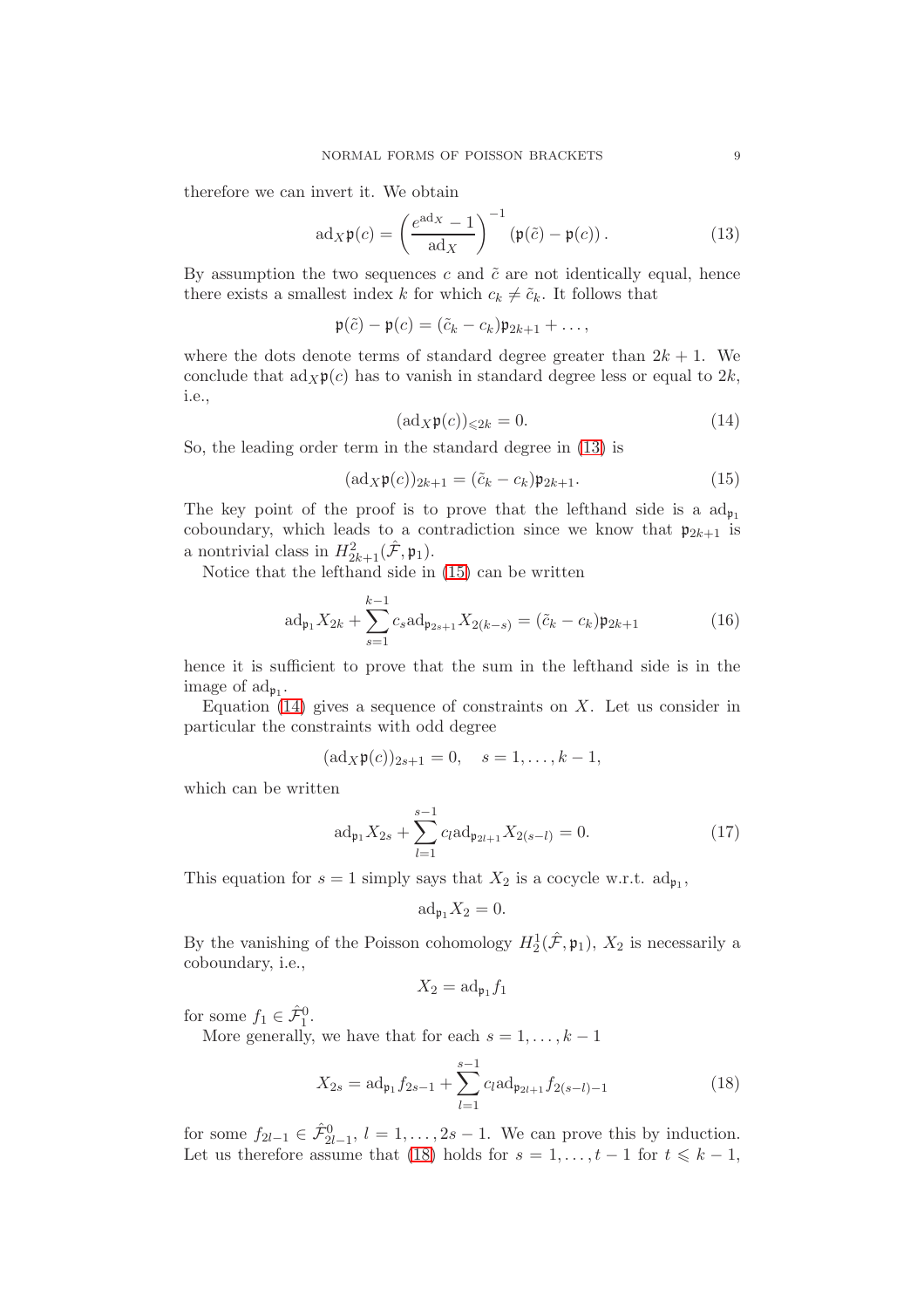and show that it holds for  $s = t$  too. Substituting the inductive assumption in [\(17\)](#page-8-4) for  $s = t$  we get that

$$
\mathrm{ad}_{\mathfrak{p}_1}\left(X_{2t} - \sum_{l=1}^{t-1} c_l \mathrm{ad}_{\mathfrak{p}_{2l+1}} f_{2(t-l)-1}\right) = 0.
$$

The expression inside the brackets is therefore a cocycle, which has to be a coboundary due to the triviality of  $H^1_{2t}(\hat{\mathcal{F}}, \mathfrak{p}_1)$ , i.e.,

$$
X_{2t} - \sum_{l=1}^{t-1} c_l \mathrm{ad}_{\mathfrak{p}_{2l+1}} f_{2(t-l)-1} = \mathrm{ad}_{\mathfrak{p}_1} f_{2t-1},
$$

for some  $f_{2t-1} \in \hat{\mathcal{F}}_{2t-1}^0$ . This gives [\(18\)](#page-8-3) for  $s = t$ . Substituting [\(18\)](#page-8-3) in [\(16\)](#page-8-5), we get that

$$
(\tilde{c}_k - c_k)\mathfrak{p}_{2k+1} = \mathrm{ad}_{\mathfrak{p}_1} \left( X_{2k} - \sum_{s=1}^{k-1} c_s \mathrm{ad}_{\mathfrak{p}_{2s+1}} f_{2(k-s)-1} \right),\tag{19}
$$

up to a term that can be written as

<span id="page-10-0"></span>
$$
\sum_{n\geqslant 2}^{k-1}\left[\sum_{\substack{s,l\geqslant 1\\ s+l=n}}c_sc_l{\rm ad}_{\mathfrak{p}_{2s+1}}{\rm ad}_{\mathfrak{p}_{2l+1}}\right]f_{2(k-n)-1}
$$

and therefore clearly vanishes. Equation [\(19\)](#page-9-1) leads to sought contradiction. The Lemma is proved.

3.3. Finally we prove that any Poisson bivector with leading order  $\mathfrak{p}_1$  given by [\(11\)](#page-7-1) can always be brought to the form [\(12\)](#page-7-0) by a Miura transformation of the second kind.

**Proposition 8.** Let  $P \in \hat{\mathcal{F}}_{\geq 1}^2$  be a Poisson bivector with degree one term equal to  $\mathfrak{p}_1$ . Then there is a Miura transformation that maps P to a  $\mathfrak{p}(c)$  for a choice of constants  $c = (c_1, c_2, \dots).$ 

*Proof.* The Poisson bivector  $P \in \hat{\mathcal{F}}_{\geq 1}^2$  has to satisfy  $[P, P] = 0$ . We want to show by induction that, taking into account this equation, it is possible, by repeated application of Miura transformations, to put all terms in normal form and to kill all terms that come from the Bockstein homomorphism.

Let us denote by  $\mathfrak{p}_{(s)}(c_1,\ldots,c_{\lfloor s/2-1\rfloor})$  a bivector of the form

$$
\mathfrak{p}_{(2k)}(c_1,\ldots,c_{k-1}) = \mathfrak{p}_1 + \sum_{l=1}^{k-1} c_l \mathfrak{p}_{2l+1} + \sum_{l=k+1}^{2k-1} Q_l + P_{2k} + \ldots,
$$
  

$$
\mathfrak{p}_{(2k+1)}(c_1,\ldots,c_{k-1}) = \mathfrak{p}_1 + \sum_{l=1}^{k-1} c_l \mathfrak{p}_{2l+1} + \sum_{l=k+1}^{2k} Q_l + P_{2k+1} + \ldots,
$$

for s respectively even or odd, where  $Q_l \in \mathcal{B}\left(\frac{\Theta}{\partial \epsilon_l}\right)$  $\partial_x\Theta$  $\lambda^3$  $\hat{P}_l \in \hat{\mathcal{F}}_l^2$ , the dots denote higher order terms, and

$$
[\mathfrak{p}_{(s)}, \mathfrak{p}_{(s)}] = 0. \tag{20}
$$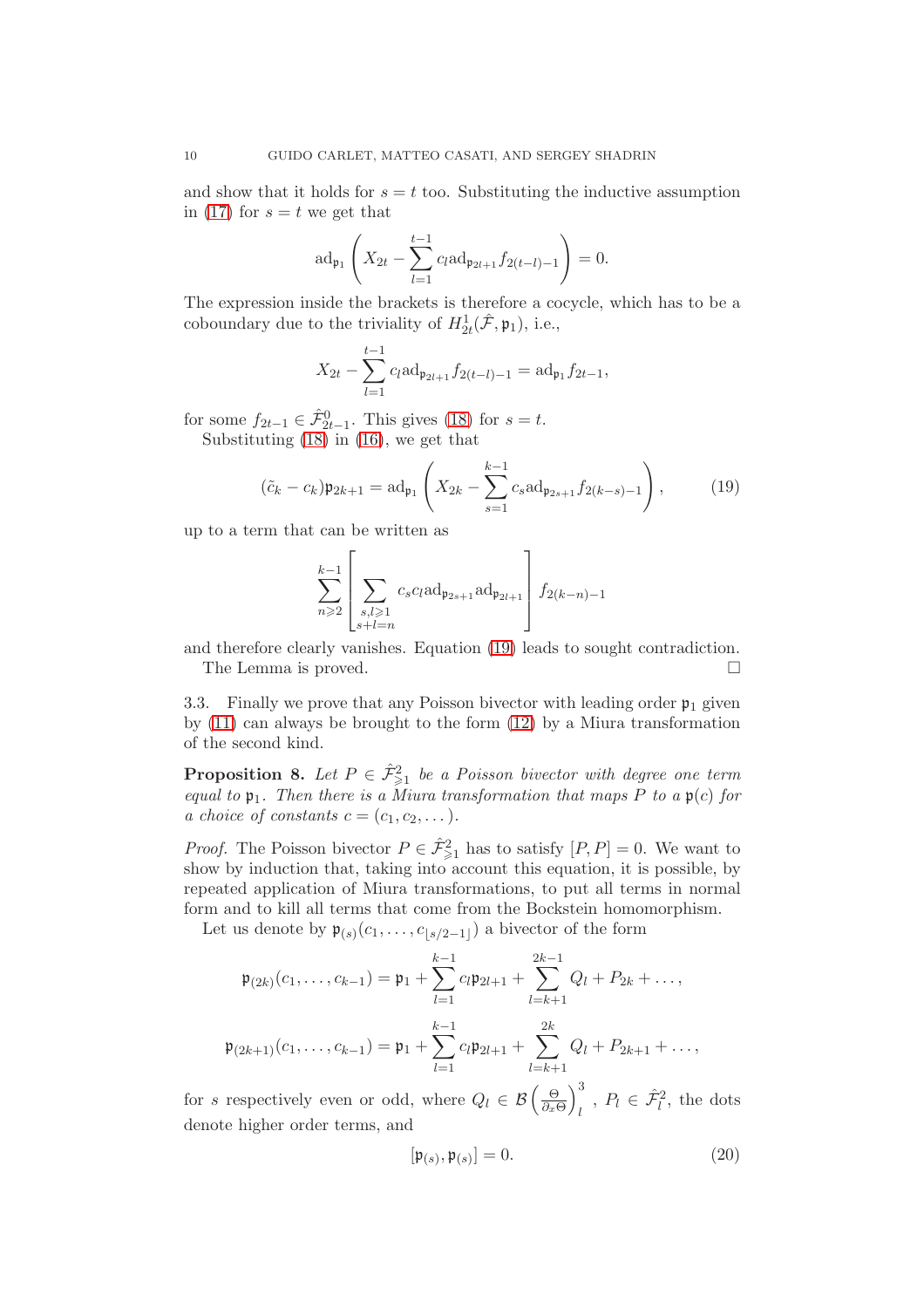<span id="page-11-0"></span>The inductive hypothesis is valid for  $s = 2$ , indeed  $\mathfrak{p}_{(2)}$  is exactly of the required form.

<span id="page-11-1"></span>Let us now show that by a Miura transformation a Poisson bivector of the form  $\mathfrak{p}_{(s)}$  can be made of the form  $\mathfrak{p}_{(s+1)}$ .

When  $s = 2k$  is even, in degree  $2k + 1$  the equation [\(20\)](#page-9-2) gives

<span id="page-11-2"></span>
$$
[\mathfrak{p}_1,P_{2k}]+\sum_{\substack{2l+m=2k\\1\leqslant l\leqslant k-1\\k+1\leqslant m\leqslant 2k-1}}[c_l\mathfrak{p}_{2l+1},Q_m]=0.
$$

The first observation is that both terms above need to be separately zero. This follows from the fact that the first term has nonzero degree in the number of derivatives w.r.t. y, while the second term has degree zero.

By Corollary [4](#page-6-2) the cohomology  $H_{2k}^2(\hat{\mathcal{F}})$  is given only by elements coming from the Bockstein homomorphism, therefore exists  $Q_{2k} \in \mathcal{B}\left(\frac{\Theta}{\partial x_k}\right)$  $\partial_x \Theta$  $\lambda^3$  $_{2k}$  such that  $P_{2k} + \text{ad}_{\mathfrak{p}_1} X_{2k-1} = Q_{2k}$  for some  $X_{2k-1} \in \hat{\mathcal{F}}_{2k-1}^1$ .

Acting with the Miura transformation  $e^{ad_{X_{2k-1}}}$  on  $\mathfrak{p}_{(2k)}$  we get a new Poisson bivector, where the terms of degree less or equal to  $2k - 1$  are unchanged, the term  $P_{2k}$  has been replaced with the term  $Q_{2k}$ , and the terms of higher order are in general different. We have therefore that  $\mathfrak{p}_{(2k+1)} =$  $e^{ad_{X_{2k-1}}}\mathfrak{p}_{(2k)}$  is of the form above, as required.

When  $s = 2k + 1$  is odd, in degree  $2k + 2$  from [\(20\)](#page-9-2) we get

$$
[\mathfrak{p}_1, P_{2k+1}] + \sum_{\substack{2l+m=2k+1\\1\leq l\leq k-1\\k+1\leq m\leq 2k}} [c_l \mathfrak{p}_{2l+1}, Q_m] + \frac{1}{2} [Q_{k+1}, Q_{k+1}] = 0.
$$
 (21)

<span id="page-11-4"></span>As in the previous case, the first term has to vanish, hence  $P_{2k+1}$  is an ad<sub>p1</sub>-cocycle. The cohomology  $H_{2k+1}^2(\hat{\mathcal{F}})$  decomposes in two parts, therefore there is a constant  $c_k$  and an element  $Q_{2k+1}$  in  $\mathcal{B}\left(\frac{\Theta}{\partial x_k}\right)$  $\partial_x\Theta$  $\lambda^3$ such that  $2k+1$  $P_{2k+1} + \text{ad}_{\mathfrak{p}_1} X_{2k} = c_k \mathfrak{p}_{2k+1} + Q_{2k+1}$  for some  $X_{2k} \in \hat{\mathcal{F}}_{2k}^1$ .

The second and third term in [\(21\)](#page-10-0) have also to be both zero. This follows from the fact that they have different degree in the number of  $u^{(s,t)}$ . As we have seen in Section [2,](#page-4-2) the elements  $Q_k$  are linear in the variables  $u^{(s,t)}$ , while the elements  $\mathfrak{p}_k$  do not contain them.

From the vanishing of the last term,  $[Q_{k+1}, Q_{k+1}] = 0$ , we finally derive that  $Q_{k+1}$  is zero. This is guaranteed by Lemma [9.](#page-11-1) The proof of this Lemma, being quite technical, is given in Section [3.4.](#page-11-0)

Taking into account this vanishing, the action of the Miura transformation  $e^{ad_{X_{2k}}}$  on  $\mathfrak{p}_{(2k+1)}$  gives exactly the term  $\mathfrak{p}_{(2k+2)}$ .

By induction we see that we can continue this procedure indefinitely, therefore we conclude that we cannot have any non-trivial deformation coming from  $\left(\frac{\Theta}{\partial \Theta}\right)$  $\partial_x \Theta$  $\int_{0}^{3}$  via the Bockstein homomorphism, and that the Miura transformation  $\cdots e^{ad_{X_2}}e^{ad_{X_1}}$  given by the composition of the Mira transformations defined above, sends the original Poisson bivector  $P = \mathfrak{p}_1 + \dots$ to a Poisson bivector of the form  $\mathfrak{p}(c)$  for a choice of constants  $c_1, c_2, \ldots$ .

<span id="page-11-3"></span>The Proposition is proved.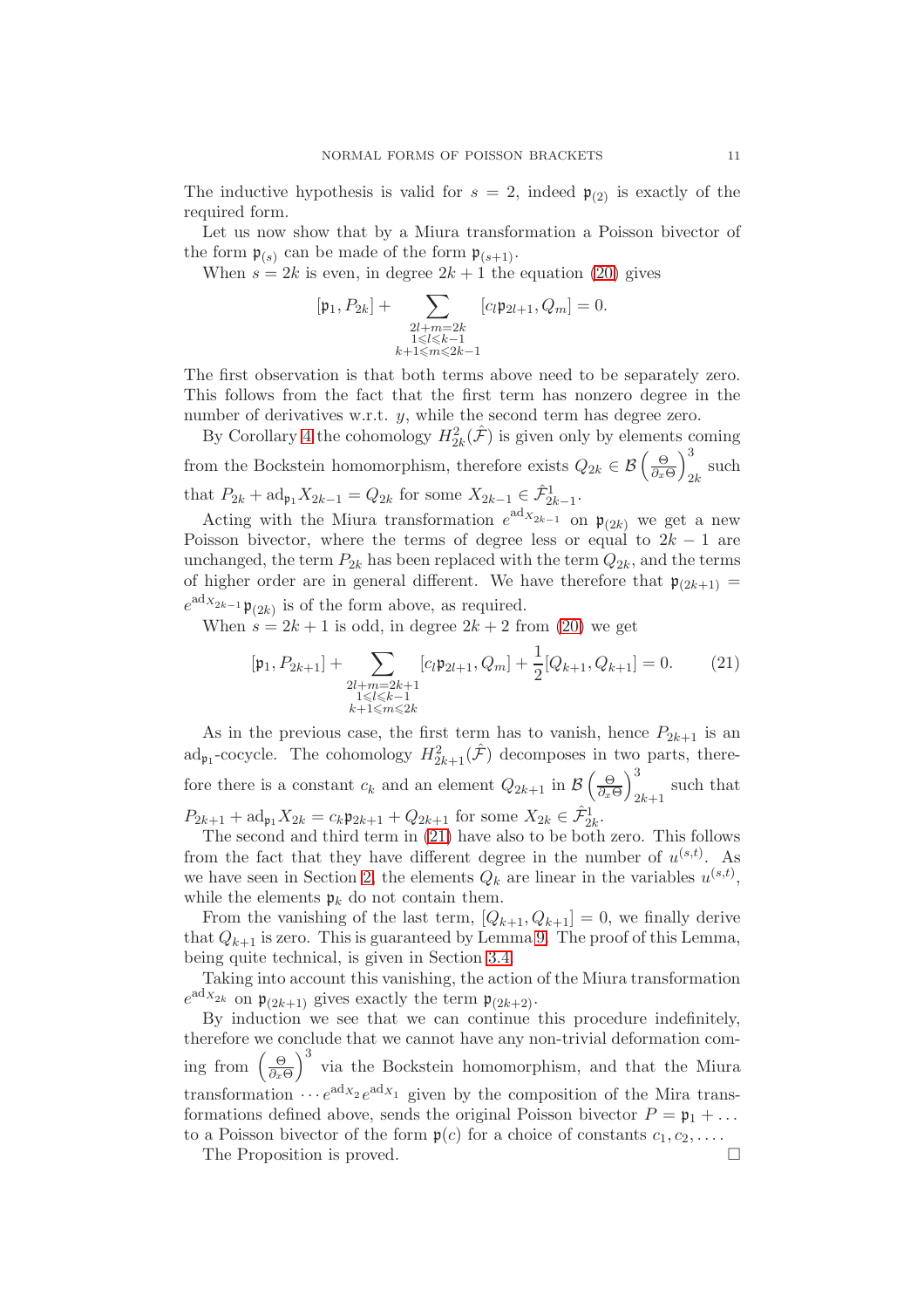3.4. In this section we prove the following statement, which is essential in the proof of Proposition [8:](#page-9-0)

Lemma 9. Let  $\chi \in \left(\frac{\Theta}{\partial \xi}\right)$  $\partial_x \Theta$  $\lambda^3$  $\int_{d}^{d}$  and  $\mathcal{B}(\chi)$  its image through the map [\(8\)](#page-5-1) in  $\hat{\mathcal{F}}_{d}^{2}$ . If  $[\mathcal{B}(\chi),\mathcal{B}(\chi)]=0$ , then  $\chi=0$ .

Proof. We have

$$
[\mathcal{B}(\chi), \mathcal{B}(\chi)] = 2 \iint \frac{\delta \mathcal{B}(\chi)}{\delta \theta} \frac{\delta \mathcal{B}(\chi)}{\delta u} = 2 \iint \frac{\delta \mathcal{B}(\chi)}{\delta \theta} \frac{\delta \chi}{\delta \theta}
$$

$$
= -2 \iint \mathcal{B} \left( \frac{\delta \chi}{\delta \theta} \right) \frac{\delta \chi}{\delta \theta} = - \iint \mathcal{B} \left( \frac{\delta \chi}{\delta \theta} \right)^2, \tag{22}
$$

where the second and third equalities follow from the simple identities

$$
\frac{\delta \mathcal{B}(\chi)}{\delta u} = \frac{\delta \chi}{\delta \theta}, \qquad [\mathcal{B}, \frac{\delta}{\delta \theta}]_+ = 0.
$$

Since we proved that the map

$$
\mathcal{B}:\left(\frac{\Theta}{\partial_x \Theta}\right)^{p+1}_d \to H^p_d(\hat{\mathcal{F}})
$$

is injective, the vanishing of [\(22\)](#page-11-2) implies that  $\left(\frac{\delta \chi}{\delta \theta}\right)^2 = 0$  in  $\left(\frac{\Theta}{\partial x} \right)^2$  $\partial_x\Theta$  $\Big)^4$ . From this fact it follows that  $\chi = 0$ , as we prove in the remaining part of this section<sup>[1](#page-11-3)</sup>.

Let sq:  $\Theta_k^2 \to \Theta_{2k}^4$  be the map that sends an element  $\alpha \in \Theta_k^2$  to  $\alpha^2 \in \Theta_{2k}^4$ . In the rest of this section we will use the notation  $\theta^d = \theta^{(d,0)}$ .

**Lemma 10.** The intersection of  $sq(\Theta_k^2)$  and  $\partial_x \Theta_{2k-1}^4$  is equal to zero. In other words, if  $\alpha \in \Theta_k^2$  and  $\alpha^2$  is  $\partial_x$ -exact, then  $\alpha^2 = 0$  and, therefore,  $\alpha$  is proportional to a monomial  $\theta^i \theta^{k-i}$  for some  $i = 1, \ldots, \lfloor \frac{k-1}{2} \rfloor$  $\frac{-1}{2}$ .

*Proof.* A basis in  $\Theta_{2k-1}^4$  is given by standard monomials  $\theta^{i_1} \theta^{i_2} \theta^{i_3} \theta^{i_4}$  with total degree  $i_1 + i_2 + i_3 + i_4 = 2k - 1$ . By standard monomial we indicate a monomial where the indices are ordered as  $i_1 > i_2 > i_3 > i_4 \geq 0$  to avoid duplicates.

We can write  $\Theta_{2k-1}^4 = \mathcal{V}_1 \oplus \mathcal{V}_2$ , where a basis for  $\mathcal{V}_1$  is given by standard monomials with the restriction  $i_1 + i_4 \leq k - 1$ , and a basis for  $\mathcal{V}_2$  is given by standard monomials with  $i_1 + i_4 \geq k$ .

It is convenient to define also the subspace  $W$  of  $\Theta_{2k}^4$  which is spanned by all monomials that appear in the  $\partial_x \mathcal{V}_1$ ; more explicitly W is generated by the monomials

$$
\theta^{i_1+1}\theta^{i_2}\theta^{i_3}\theta^{i_4},\quad \theta^{i_1}\theta^{i_2+1}\theta^{i_3}\theta^{i_4},\quad \theta^{i_1}\theta^{i_2}\theta^{i_3+1}\theta^{i_4},\quad \theta^{i_1}\theta^{i_2}\theta^{i_3}\theta^{i_4+1},
$$

with  $i_1 > i_2 > i_3 > i_4 \geqslant 0$ ,  $i_1 + i_4 \leqslant k - 1$ , and  $i_1 + i_2 + i_3 + i_4 = 2k - 1$ .

We denote by  $\Theta_k^2 \cdot \Theta_k^2$  the subspace of  $\Theta_{2k}^4$  spanned by standard monomials  $\theta^{i_1} \theta^{i_2} \theta^{i_3} \theta^{i_4}$  with  $i_1 > i_2 > i_3 > i_4 \geqslant 0$  and  $i_1 + i_2 + i_3 + i_4 = 2k$  with

<sup>1</sup>Notice that this fact, in the case of standard differential polynomials in commuting variables, follows from a simple observation: the derivative in  $x$  of a differential polynomial cannot be a square, since it has to be linear in the highest derivative. In the case of anticommuting variables however, a quite involved proof is necessary.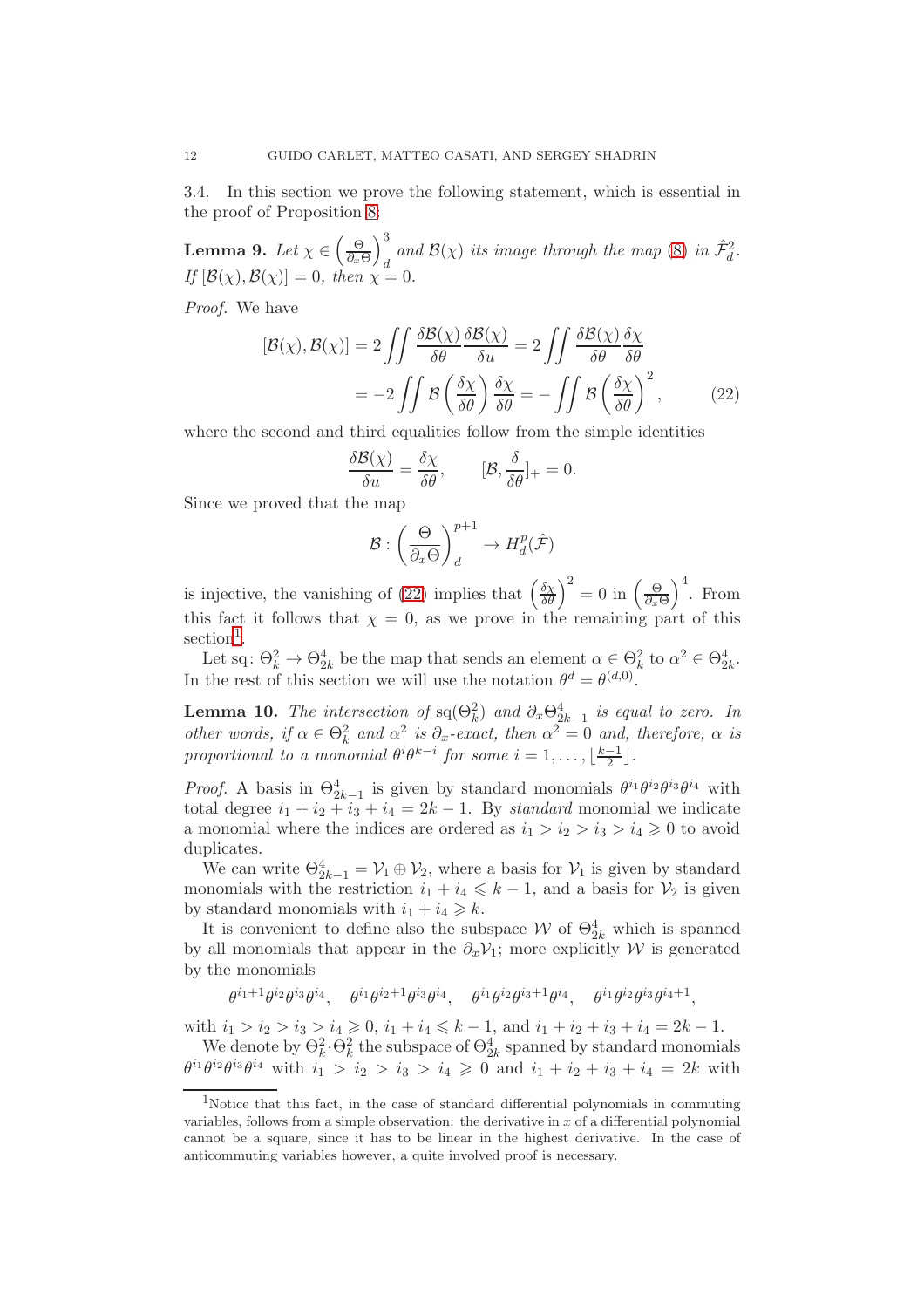$i_1 + i_4 = k$  and  $i_2 + i_3 = k$ . It is indeed the subspace given by the product of two arbitrary elements of  $\Theta_k^2$ .

Clearly, both  $\partial_x \mathcal{V}_1$  and  $\Theta_k^2 \cdot \Theta_k^2$  are subspaces of W.

Let us now prove that  $\partial_x \mathcal{V}_2$  has zero intersection with W. Let  $v = \sum_{\gamma} v_{\gamma} \gamma$ be an element in  $\mathcal{V}_2$ , where  $\gamma$  is in the standard basis of  $\mathcal{V}_2$  described above. Let  $\partial_x v = \sum_{\gamma} v_{\gamma} \partial_x \gamma \in \mathcal{W}$ . We have already seen that the elements  $\partial_x \gamma$  are linearly independent. If  $\gamma = \theta^{i_1} \theta^{i_2} \theta^{i_3} \theta^{i_4}$  then  $\partial_x \gamma$  is equal to  $\theta^{i_1+1} \theta^{i_2} \theta^{i_3} \theta^{i_4}$ plus lexicographically lower terms. The lexicographically leading order term is therefore of a standard monomial  $\theta^{j_1}\theta^{j_2}\theta^{j_3}\theta^{j_4}$  with  $j_1 + j_4 \geq k + 1$ . But all basis elements in W are standard monomials with  $j_1 + j_4 \leq k$ . It follows that, if  $\gamma$  is the lexicographically highest term in v, we must have  $v_{\gamma} = 0$ . By induction  $v$  vanishes.

The two facts  $\partial_x \mathcal{V}_1 \subseteq \mathcal{W}$  and  $\partial_x \mathcal{V}_2 \cap \mathcal{W} = (0)$  imply at once that the preimage  $\partial_x^{-1}(\mathcal{W})$  in  $\Theta_{2k-1}^4$  is contained in  $\mathcal{V}_1$ , and the same holds for  $\Theta_k^2 \cdot \Theta_k^2$ since it is a subspace of  $\mathcal{W}$ , i.e., we have

$$
\partial_x^{-1}(\Theta_k^2 \cdot \Theta_k^2) \subseteq \mathcal{V}_1.
$$

Since  $sq(\Theta_k^2) \subseteq \Theta_k^2 \cdot \Theta_k^2$ , our original problem reduces to finding the intersection of  $sq(\Theta_k^2)$  and  $\partial_x \mathcal{V}_1$ .

<span id="page-13-1"></span>Let  $\alpha = \sum_{i=\lceil \frac{k+1}{2} \rceil}^k \alpha_i \theta^i \theta^{k-i}$  be an element of  $\Theta_k^2$  whose square is in  $\partial_x \mathcal{V}_1$ . We want to show that at most one of the coefficients  $\alpha_i$  is non zero. We therefore assume that at least two such coefficients are non zero and show that it leads to a contradiction. Let s be the higher index for which  $\alpha_s \neq 0$ and  $t < s$  the second higher index for which  $\alpha_t \neq 0$ .

Denote by  $\mathcal{W}^{(j)}$  the subspace of  $\Theta_k^2 \cdot \Theta_k^2$  spanned by monomials of the form

$$
\theta^i \theta^j \theta^{k-j} \theta^{k-i} \text{ for } i = k, \dots, j+1,
$$

and denote by  $\widetilde{\mathcal{W}}$  the space spanned by the basis monomials in W which are not in  $\Theta_k^2 \cdot \Theta_k^2$ . Notice that

$$
\Theta_k^2 \cdot \Theta_k^2 = \bigoplus_{j=\lceil \frac{k+1}{2} \rceil}^{k-1} \mathcal{W}^{(j)},
$$

and consequently

$$
\mathcal{W} = \widetilde{\mathcal{W}} \oplus \bigoplus_{j=\lceil \frac{k+1}{2} \rceil}^{k-1} \mathcal{W}^{(j)}.
$$

Observe that a monomial  $\theta^i \theta^j \theta^{k-j} \theta^{k-i}$  in  $\mathcal{W}^{(j)}$  can appear in the  $\partial_x$ -image of four different monomials in  $\Theta_{2k-1}^4$  but only two of them are elements of  $\mathcal{V}_1$ , i.e.,

$$
\theta^{i-1}\theta^j\theta^{k-j}\theta^{k-i}, \quad \theta^i\theta^j\theta^{k-j}\theta^{k-i-1},
$$

so we only need to consider these two.

Notice that a monomial in  $V_1$  of such form, i.e.,  $\theta^l \theta^j \theta^{k-j} \theta^{k-l-1}$ , is mapped by  $\partial_x$  to the sum of four monomials, two of which are in  $\mathcal{W}^{(j)}$ , i.e.,

$$
\theta^{l+1}\theta^j\theta^{k-j}\theta^{k-l-1}, \quad \theta^l\theta^j\theta^{k-j}\theta^{k-l},
$$

<span id="page-13-0"></span>and two are in  $\widetilde{W}$ .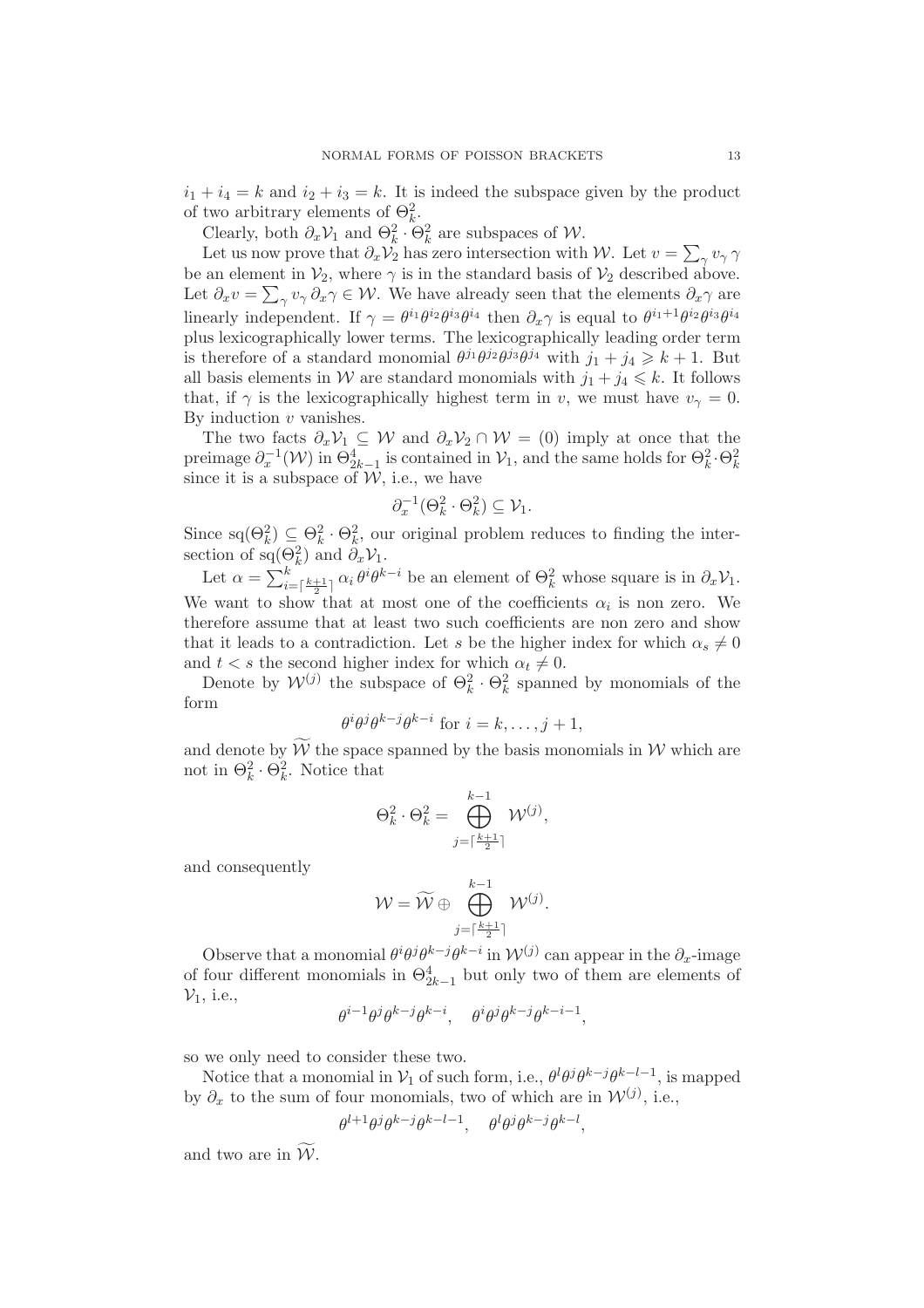Since  $\alpha^2 \in \Theta_k^2 \cdot \Theta_k^2$ , it can be decomposed in its components  $(\alpha^2)_j \in \mathcal{W}^{(j)}$ , and we have in particular that

$$
(\alpha^2)_t = 2\alpha_s \alpha_t \,\theta^s \theta^t \theta^{k-t} \theta^{k-s},
$$

since we have assumed that  $\alpha_i = 0$  for  $i > s$  and  $t < i < s$ .

All these observations imply that there must be an element  $\beta$  of  $\mathcal{V}_1$  of the form

$$
\beta = \sum_{i=k-1}^{t+1} \beta_i \theta^i \theta^k \theta^{k-t} \theta^{k-i-1}
$$

such that its image through  $\partial_x$  gives  $(\alpha^2)_t$  plus some element in  $\mathcal{W}$ .

The lexicographically higher term in  $\beta$ , i.e., for  $i = k - 1$ , is sent by  $\partial_x$  to a term proportional to  $\theta^k \theta^t \theta^{k-t} \theta^0$ , which does not appear in  $(\alpha^2)_t$ , therefore  $\beta_{k-1} = 0$ . Proceeding like this we set to zero all the constants  $\beta_{k-1}, \ldots, \beta_s$ . Similarly, we can proceed from the lower part of the chain and set to zero all the remaining constants  $\beta_{t+1}, \ldots, \beta_{s-1}$ . But then  $\beta = 0$ , therefore  $\alpha_s \alpha_t = 0$ and we are led to a contradiction.

We have proved that at most one of the constants  $\alpha_i$  can be non zero. In such case  $\alpha^2 = 0$ . The Lemma is proved.

**Lemma 11.** Consider an arbitrary element  $\chi \in \Theta_d^3$ . If  $\frac{\delta \chi}{\delta \theta} = c \cdot \theta^i \theta^{d-i}$  for some  $i = 0, 1, ..., \lfloor \frac{d-1}{2} \rfloor$  $\frac{-1}{2}$ , then  $c = 0$ .

<span id="page-14-2"></span>*Proof.* Consider the basis of  $\left(\frac{\Theta}{\partial \epsilon_0}\right)$  $\partial_x \Theta$  $\lambda^3$ given in Lemma [5,](#page-6-3) and the basis  $d$  $\theta^d\theta^0, \theta^{d-1}\theta^1, \theta^{d-2}\theta^2, \ldots$ 

of  $\Theta_d^2$ . For this choice of bases the map  $\frac{\delta}{\delta \theta}$  has a two-step triangular structure. In order to explain that, let us consider the two cases of odd and even d separately.

Consider first the  $d = 2k + 1$  $d = 2k + 1$  $d = 2k + 1$  case. One can check<sup>2</sup> that the variational derivative  $\frac{\delta}{\delta \theta}$  of a basis element  $\theta^{k-l+1}\theta^{k-l}\theta^{2l}$ , with  $3l < k$ , is equal to

<span id="page-14-1"></span><span id="page-14-0"></span>
$$
2(-1)^{k-l+1}\theta^{d-2l}\theta^{2l} + (d-2l)(-1)^{k-l+1}\theta^{d-2l-1}\theta^{2l+1}
$$

plus terms which are of lower lexicographic order. Notice that the coefficients of the two monomials above are non-vanishing.

Observe that  $\frac{\delta}{\delta \theta} \theta^{k+1} \theta^k \theta^0$  contains the monomials  $\theta^d \theta^0$  and  $\theta^{d-1} \theta^1$ , while the variational derivatives of all other basis elements with  $l \geq 1$  can not contain  $\theta^d \theta^0$  and  $\theta^{d-1} \theta^1$ . Thus, if  $\frac{\delta \chi}{\delta \theta} = c \cdot \theta^i \theta^{d-i}$  for some *i*, then the coefficient of  $\theta^{k+1}\theta^k\theta^0$  in  $\chi$  has to be equal to zero.

We can continue this process by induction. Assume that we have already proved that the first l elements of the basis cannot appear in  $\chi$ . Then the variational derivative of the basis element  $\theta^{k-l+1}\theta^{k-l}\theta^{2l}$  is the only one that contains  $\theta^{d-2l}\theta^{2l}$  and  $\theta^{d-2l-1}\theta^{2l+1}$ . It follows from the same reason as above, that such basis element cannot appear in  $\chi$ .

In the case  $d = 2k$  we can apply the same reasoning. In this case the variational derivative  $\frac{\delta}{\delta \theta}$  of a basis element  $\theta^{k-l} \theta^{k-l-1} \theta^{2l+1}$ , with  $3l < k-2$ , is equal to

$$
2(-1)^{k-l}\theta^{d-2l-1}\theta^{2l+1} + (d-2l-1)(-1)^{k-l}\theta^{d-2l-2}\theta^{2l+2}
$$

<sup>&</sup>lt;sup>2</sup>Note that the computation is slightly different in the case  $3l = k - 1$ .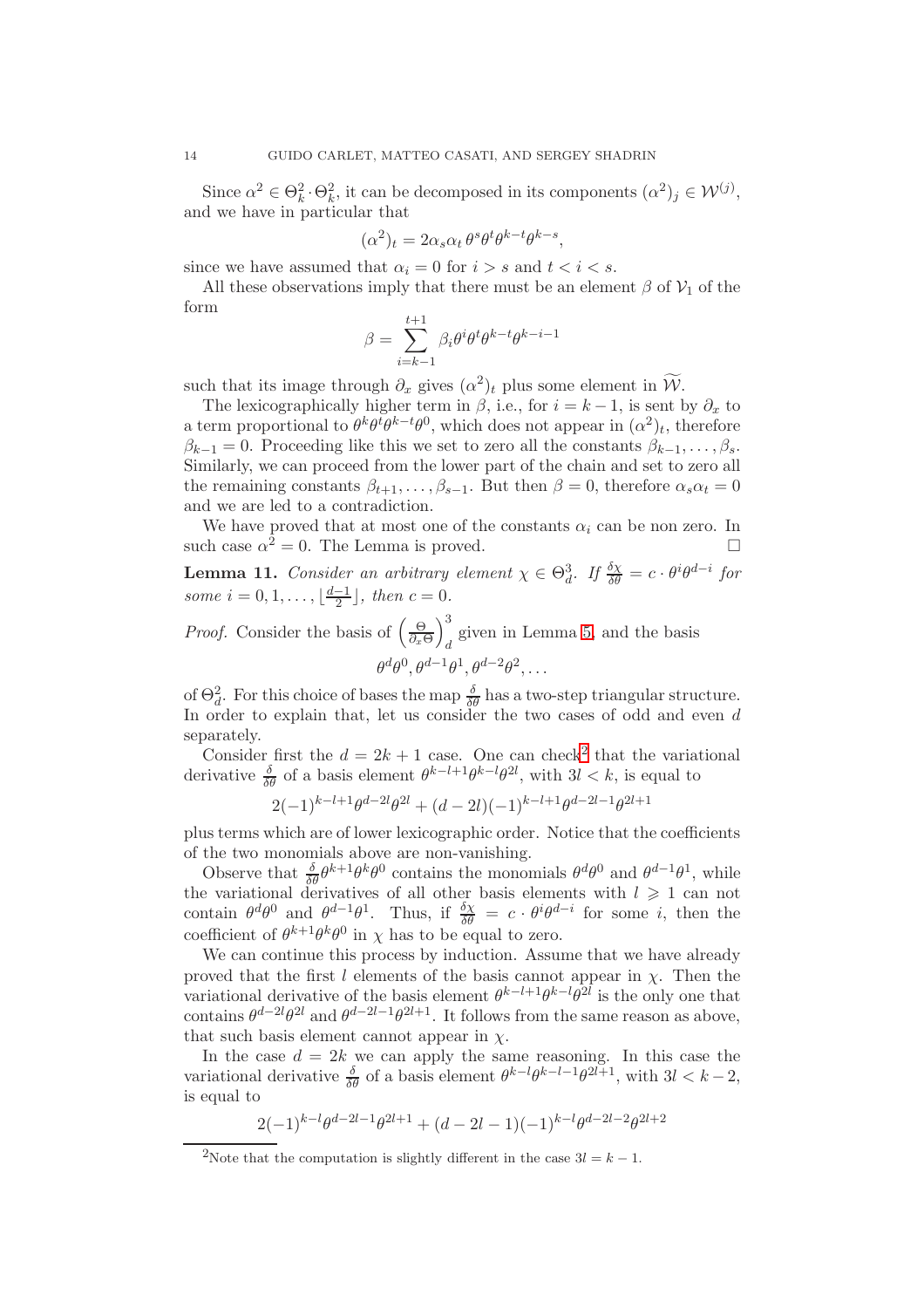plus terms of lower lexicographic order. Notice that  $\theta^d\theta^0$  never enters the image of any basis element in  $\Theta_d^3/\partial_x \Theta_{d-1}^3$ . Since the coefficients of the two monomials above are non-vanishing, we can apply the same argument as in the case of odd d, mutatis mutandis.  $\square$ 

Now let us consider an arbitrary element  $\chi \in \Theta_d^3$ , such that  $(\frac{\delta \chi}{\delta \theta})^2$  belongs to the image of  $\partial_x$ . From Lemma [10](#page-11-4) it follows that  $\frac{\delta \chi}{\delta \theta} = c \cdot \theta^i \theta^{d-i}$  for some  $i = 0, 1, \ldots, \lfloor d/2 \rfloor$ . Then Lemma [11](#page-13-1) implies that  $\frac{\delta \chi}{\delta \theta} = 0$ , hence  $\chi$  belongs to the image of  $\partial_x$ .

We have proved that  $\chi = 0$  as element of  $\left(\frac{\Theta}{\partial \epsilon_0}\right)$  $\partial_x \Theta$  $\lambda^3$ . Lemma [9](#page-11-1) is proved.  $\square$ 

## <span id="page-15-0"></span>4. The numerical invariants of the Poisson bracket

In principle all the numerical invariants of a Poisson bracket of the form [\(1\)](#page-0-0), namely the sequence  $(c_1, c_2, \ldots)$ , can be extracted iteratively solving order by order for the Miura transformation which eliminates the coboundary terms. Providing a general formula for the invariants of a Poisson bivector is hard, since the elimination of each coboundary term affects in principle all the higher order ones and it is necessary to give an explicit form for the Miura transformation. However, the lowest invariants can be computed as follows.

Proposition 12. Consider a Poisson bracket of the form

$$
\{u(x^1, x^2), u(y^1, y^2)\} = \{u(x^1, x^2), u(y^1, y^2)\}^0 +
$$
  
+ 
$$
\sum_{k>0} \epsilon^k \sum_{\substack{k_1, k_2 \ge 0 \\ k_1 + k_2 \le k+1}} A_{k; k_1, k_2} (u(x)) \delta^{(k_1)}(x^1 - y^1) \delta^{(k_2)}(x^2 - y^2),
$$

as in [\(1\)](#page-0-0). Here  $A_{k;k_1,k_2} \in \mathcal{A}$  and  $\deg A_{k;k_1,k_2} = k-k_1-k_2+1$ . Then the first numerical invariants of the bracket, giving the normal form of Theorem [1,](#page-1-4) are

$$
c_1 = A_{2,3,0},\tag{23}
$$

<span id="page-15-1"></span>
$$
c_2 = A_{4,5,0}(u) - A_{2,3,0}A_{2,2,1}(u). \tag{24}
$$

Notice that  $A_{2,3,0}$  is implied to be a constant.

*Proof.* We recall that, given a Poisson bracket  $P$  of form  $(1)$ , it can be expanded according to its differential order. For notational compactness, we will denote

$$
P_{k+1} := \sum_{\substack{k_1, k_2 \ge 0 \\ k_1 + k_2 \le k+1}} A_{k; k_1, k_2} (u(x)) \delta^{(k_1)} (x^1 - y^1) \delta^{(k_2)} (x^2 - y^2)
$$

for  $k > 0$ , so that deg  $P_k = k$ .

In this proof, we replace  $(x^1, x^2)$  with  $(x, y)$  as we did in the previous sections; moreover, with a slight abuse of notation we identify the Dirac's delta derivatives with the corresponding elements of  $\hat{\mathcal{F}}$  previously used

$$
\mathfrak{p}_1 := \delta(x^1 - y^1)\delta^{(1)}(x^2 - y^2)
$$
\n $\mathfrak{p}_k := \delta^{(k)}(x^1 - y^1)\delta(x^2 - y^2).$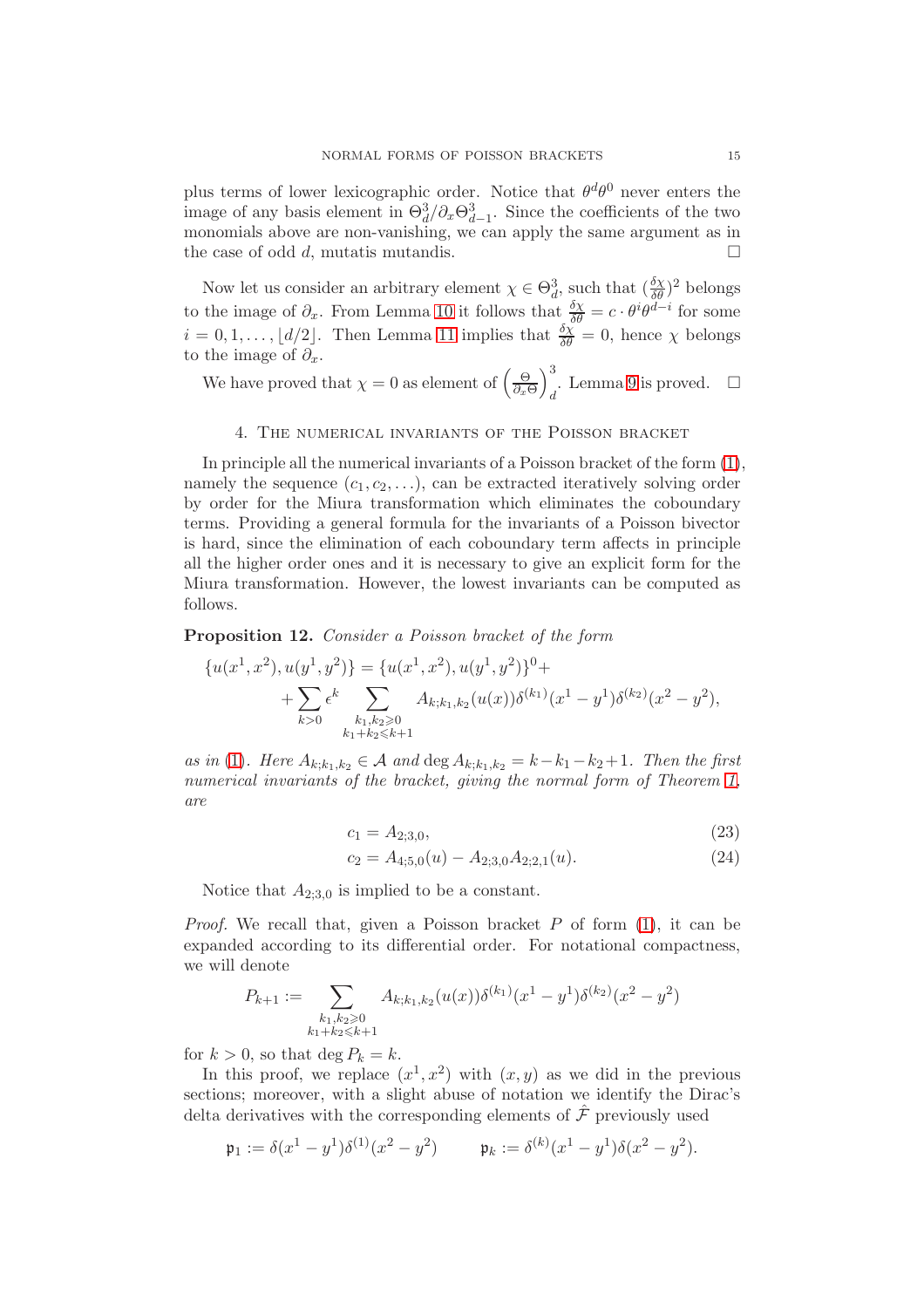Using this notation, the Schouten identity  $[P, P] = 0$  reads

$$
2[\mathfrak{p}_1, P_k] + \sum_{l=2}^{k-1} [P_l, P_{k-l+1}] = 0
$$
\n(25)

for  $k \ge 2$ . The first equation is  $[\mathfrak{p}_1, P_2] = 0$ ; we solved it in [\[2\]](#page-17-0), finding for  $P_2$ 

$$
A_{1;1,0} = 0 \t A_{1;1,1} = 0 \t A_{1;0,2} = 0
$$
  
\n
$$
A_{1;1,0} = -f(u)\partial_y u \t A_{1;0,1} = f(u)\partial_x u \t A_{1;0,0} = 0
$$

for any function  $f(u)$ . Since  $H_2^2(\hat{\mathcal{F}}) = 0$ , we have  $P_2 = [X_1, \mathfrak{p}_1]$  and the Miura transformation that eliminates  $P_2$  from P is  $e^{-ad_{\epsilon}x_1}$ . The evolutionary vector field  $X_1$  has characteristic

<span id="page-16-1"></span>
$$
X_1(u) = F(u)\partial_x u
$$

where  $F(u) = \int^u f(s)ds$ . We also observe that  $\text{ad}_{X_1}^m \mathfrak{p}_1 = 0$  for  $m > 1$ . We apply the Miura transformation generated by  $-\epsilon X_1$  to P and get

$$
\tilde{P} = e^{-ad_{\epsilon X_1}} P = \mathfrak{p}_1 + \epsilon^2 P_3 + \epsilon^3 (P_4 - [X_1, P_3]) +
$$

$$
+ \epsilon^4 \left( P_5 - [X_1, P_4] + \frac{1}{2} [X_1, [X_1, P_3]] \right) + \cdots
$$

The first equation of the system [\(25\)](#page-15-0) for  $\tilde{P}$ , and the results used in the proof of Lemma [8](#page-9-0) give us  $P_3 = c_1 \mathfrak{p}_3 + [X_2, \mathfrak{p}_1].$ 

 $[X_2, \mathfrak{p}_1]$  is a bivector whose degree in the number of derivatives w.r.t.  $x^2$ is at least 1; notice that  $x^1$  corresponds to x and  $x^2$  corresponds to y, in the notation of Section [2](#page-4-2) and [3.](#page-7-2) Hence, we can write

<span id="page-16-0"></span>
$$
P_3 = A_{2,3,0}(u)\mathfrak{p}_3 + A_{2,2,1}(u)\delta^{(2)}(x^1 - y^1)\delta^{(1)}(x^2 - y^2)
$$
  
+  $A_{2,1,2}(u)\delta^{(1)}(x^1 - y^1)\delta^{(2)}(x^2 - y^2) + A_{2,0,3}(u)\delta(x^1 - y^1)\delta^{(3)}(x^2 - y^2)$   
+ ...  
=  $c_1\mathfrak{p}_3 + [X_2, \mathfrak{p}_1]$ 

This equation immediately gives  $A_{2,3,0}(u) = A_{2,3,0} = c_1$  as in [\(23\)](#page-14-0). Moreover, we can solve it for  $X_2$ ; the characteristic of the evolutionary vector field is a differential polynomial with top degree w.r.t. the  $x$  derivatives is  $1/2 A_{2,2,1}(u)\partial_x^2 u + \tilde{A}(u)(\partial_x u)^2$ . Here we are interested only in first summand because it is the one that gives the highest number of  $x$ -derivatives in  $[X_2, \mathfrak{p}_r]$ , for any r.

We apply to  $\tilde{P}$  the Miura transformation  $e^{-ad_{\epsilon^2}x_2}$  to eliminate the coboundary term of  $P_3$  and are left with

$$
e^{-ad_{\epsilon}2_{X_2}}\tilde{P} = \mathfrak{p}_1 + \epsilon^2 c_1 \mathfrak{p}_3 + \epsilon^3 (P_4 - c_1[X_1, \mathfrak{p}_3] - [X_1, [X_2, \mathfrak{p}_1]]) +
$$
  
+ 
$$
\epsilon^4 \left(P_5 - [X_1, P_4] + \frac{1}{2}c_1[X_1, [X_1, \mathfrak{p}_3]] + \frac{1}{2}[X_1, [X_1, [X_2, \mathfrak{p}_1]]] \right)
$$
  
- 
$$
-c_1[X_2, \mathfrak{p}_3] - \frac{1}{2}[X_2, [X_2, \mathfrak{p}_1]] + \cdots
$$
 (26)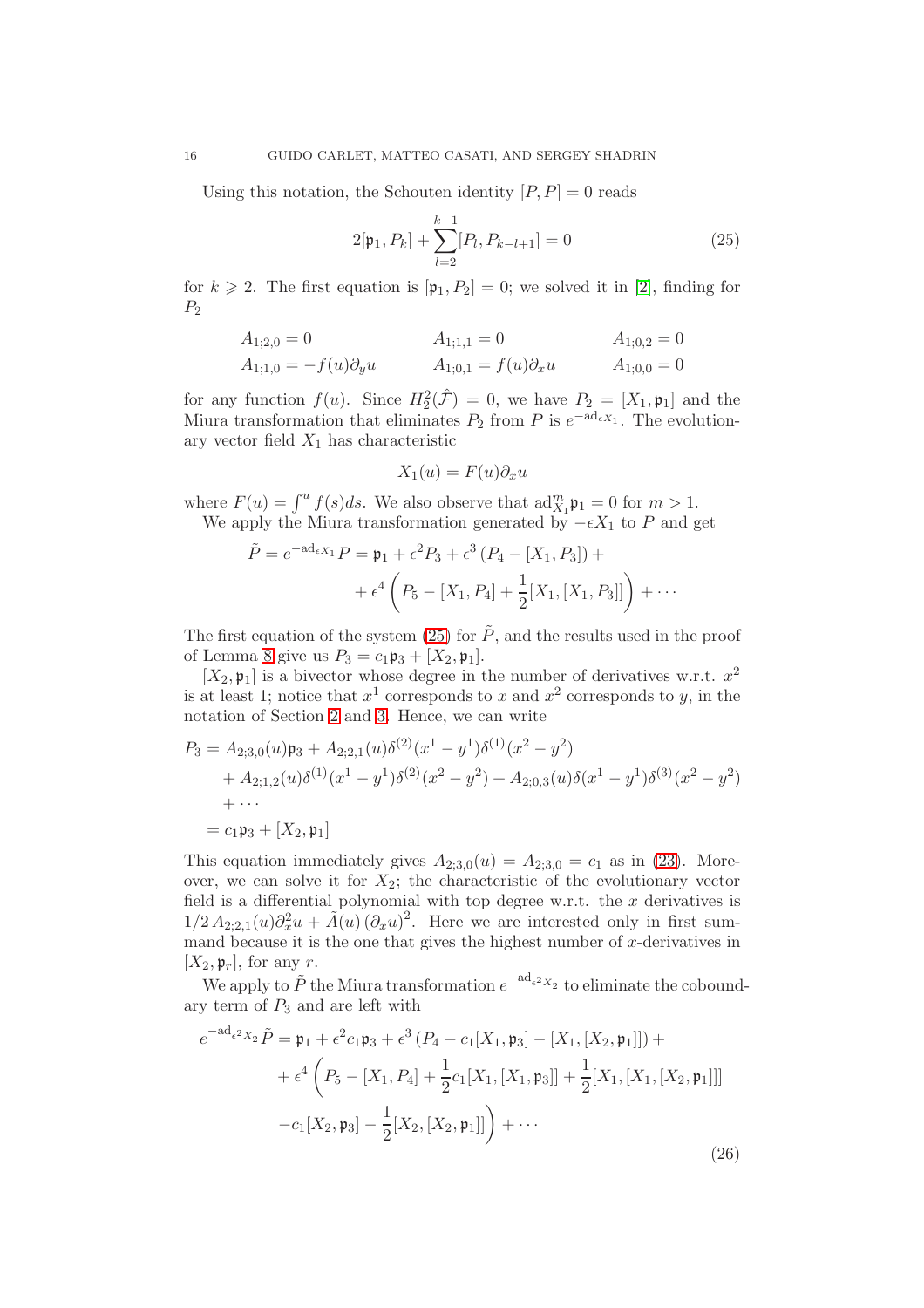We now use the fact that  $H_4^2(\hat{\mathcal{F}}) = 0$  to get

$$
P_4 = c_1[X_1, \mathfrak{p}_3] + [X_1, [X_2, \mathfrak{p}_1]] + [X_3, \mathfrak{p}_1]
$$

for some homogeneous vector field  $X_3$  of degree 3. This allows us to replace  $P_4$  in [\(26\)](#page-15-1) and to apply the Miura transform  $e^{-ad_{\epsilon^3}x_3}$  to it to get rid of the term  $\epsilon^3$  in the expansion. The terms of order  $\lt 3$  are left unaffected by this transformation, while the coefficient of  $\epsilon^4$  becomes

$$
P_5 - [X_1, [X_3, \mathfrak{p}_1]] - \frac{1}{2} c_1 [X_1, [X_1, \mathfrak{p}_3]] - \frac{1}{2} [X_1, [X_1, [X_2, \mathfrak{p}_1]]] -
$$

$$
- c_1 [X_2, \mathfrak{p}_3] - \frac{1}{2} [X_2, [X_2, \mathfrak{p}_1]] = c_2 \mathfrak{p}_5 + [X_4, \mathfrak{p}_1]
$$

where the equality is given by our results about  $H_5^2(\hat{\mathcal{F}})$  and the proof of Lemma [8.](#page-9-0) The invariant  $c_2$  must be read taking the coefficient of  $\mathfrak{p}_5$  in the left hand side of the equation: this coefficient cannot be obtained by summands that are of y-degree bigger or equal to 1. Thus we focus on the summands

$$
P_5-\frac{1}{2}[X_1,[X_1,\mathfrak{p}_3]]-c_1[X_2,\mathfrak{p}_3]=c_2\mathfrak{p}_5+\cdots.
$$

A direct computation shows that in  $\text{ad}_{X_1}^2 \mathfrak{p}_3$  the term  $\mathfrak{p}_5$  does not appear, while it does appear in  $[X_2, \mathfrak{p}_3]$ . Using the form of  $X_2$  we have previously derived, we find

$$
P_5 = (A_{4;5,0}(u)\mathfrak{p}_5 + \cdots) = (c_2 + c_1 A_{2;2,1}(u))\mathfrak{p}_5 + \cdots
$$
from which we get (24).

Example 13. We can compute all the numerical invariants when the Poisson bracket is particularly simple. Let us consider the bracket

$$
\{u(x), u(y)\} = \delta(x^1 - y^1)\delta'(x^2 - y^2) + \delta'''(x^1 - y^1)\delta(x^2 - y^2) + \delta''(x^1 - y^1)\delta'(x^2 - y^2). \tag{27}
$$

Proposition [12](#page-14-2) immediately tells us that  $c_1 = 1$  and  $c_2 = -1$ . Let us denote for brevity  $\mathfrak{p}_{s,t}$  the bivector corresponding to  $\frac{1}{2} \int \theta \theta^{(s,t)}$ . The bivector corresponding to the bracket then reads  $P = \mathfrak{p}_1 + \mathfrak{p}_3 + \mathfrak{p}_{2,1}$ , and  $\mathfrak{p}_{2,1} = \text{ad}_{X_2} \mathfrak{p}_1$ . It is very easy to derive  $X_2 = \frac{1}{2}$  $\frac{1}{2}u_{2x}\theta$ . We have  $\mathrm{ad}_{X_2}\mathfrak{p}_{s,t} = \mathfrak{p}_{s+2,t}$ . The Miura transformation  $e^{-ad_{X_2}}$  applied to P gives

$$
P_{(1)} = \mathfrak{p}_1 + \sum_{n=0}^{\infty} \frac{(-1)^n}{n!} \mathrm{ad}_{X_2}^n \mathfrak{p}_3 + \sum_{n=1}^{\infty} (-1)^n \left(\frac{1}{n!} - \frac{1}{(n+1)!}\right) \mathrm{ad}_{X_2}^{n+1} \mathfrak{p}_1
$$

$$
= \mathfrak{p}_1 + \sum_{n=0}^{\infty} \frac{(-1)^n}{n!} \mathfrak{p}_{3+2n} + \sum_{n=1}^{\infty} (-1)^n \left(\frac{1}{n!} - \frac{1}{(n+1)!}\right) \mathfrak{p}_{2n+2,1}
$$

<span id="page-17-2"></span><span id="page-17-1"></span><span id="page-17-0"></span>Notice that the term  $n = 0$  in the first sum gives the only contribution of order 3, giving  $c_1 = 1$ . The further  $\mathfrak{p}_1$ -coboundary term should be read in the  $n = 1$  term of the second sum, namely for  $-\frac{1}{2}$  $\frac{1}{2}\mathfrak{p}_{4,1} = \text{ad}_{X_4}\mathfrak{p}_1$ . The next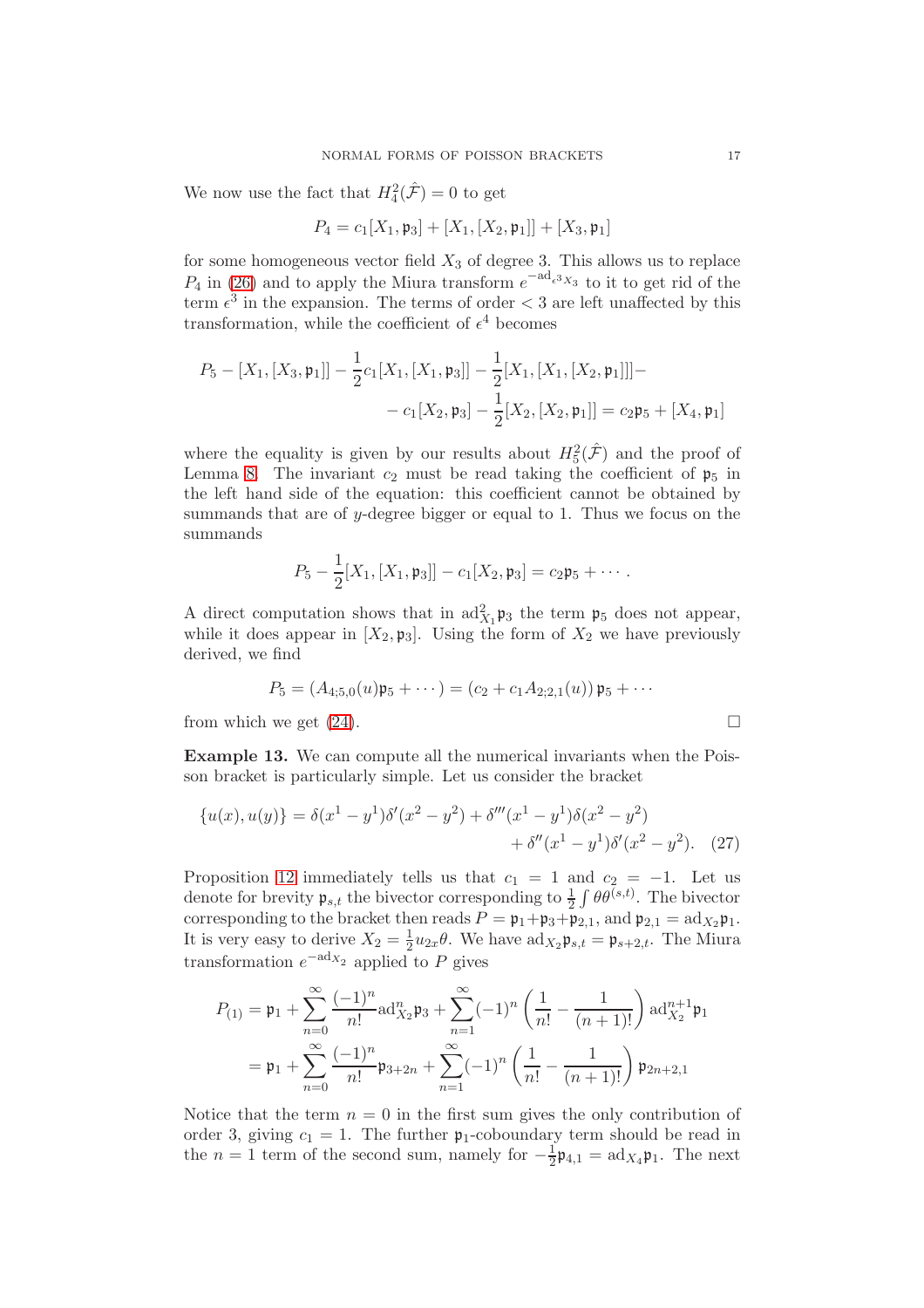<span id="page-18-15"></span><span id="page-18-14"></span><span id="page-18-13"></span>Miura transformation leads to

$$
P_{(2)} = \mathfrak{p}_1 + \sum_{m=0}^{\infty} \sum_{n=0}^{\infty} \frac{(-1)^{n+2m}}{2^m m! n!} \mathfrak{p}_{2n+4m+3} + \sum_{m=1}^{\infty} \frac{(-1)^{2m}}{2^m m!} \mathfrak{p}_{4m,1} + \sum_{m=0}^{\infty} \sum_{n=2}^{\infty} \left( \frac{1}{n!} - \frac{1}{(n-1)!} \right) \frac{(-1)^{n+2m}}{2^m m! n!} \mathfrak{p}_{2n+4m,1}.
$$

<span id="page-18-9"></span><span id="page-18-7"></span>The procedure goes on – always requiring us to find the vector field cancelling the lowest order term of the form  $\mathfrak{p}_{s,1}$ . At each step, we will need vector fields  $X_{2s+2}$  such that

$$
ad_{X_{2s}}\mathfrak{p}_1 = \frac{(-1)^{s+1}}{s}\mathfrak{p}_{2s,1}
$$

<span id="page-18-11"></span><span id="page-18-0"></span>and we obtain

$$
P_{(\infty)} = \left(\prod_{s=1...\infty}^{\curvearrowleft} e^{-\mathrm{ad}_{X_{2s}}}\right) P.
$$

<span id="page-18-1"></span>The Miura transformation cancels all the terms of the form  $\mathfrak{p}_{s,1}$  and we are left with the following expression for the Poisson bivector brought to the normal form:

<span id="page-18-6"></span>
$$
P_{(\infty)} = \mathfrak{p}_1 + \sum_{m_1, m_2, \dots = 0}^{\infty} \frac{(-1)^{m_1 + 2m_2 + 3m_3 + \dots}}{m_1! m_2! m_3! \dots 2^{m_2} 3^{m_3} \dots} \mathfrak{p}_{3+2m_1 + 4m_2 + 6m_3 + \dots}
$$

<span id="page-18-8"></span><span id="page-18-4"></span>We recall that  $\frac{1}{2} \int \theta \partial_x^k \theta = \mathfrak{p}_k$ . Hence, the infinite sum can be seen as a series expansion for  $\frac{1}{2} \int \theta \partial_x^3/(1 + \partial_x^2) \theta$  as follows:

<span id="page-18-12"></span><span id="page-18-10"></span><span id="page-18-5"></span>
$$
\frac{1}{2} \int \theta \partial_x^3 \left( \sum_{m_1=0}^{\infty} \frac{(-1)^{m_1}}{m_1!} \partial_x^{2m_1} \right) \left( \sum_{m_2=0}^{\infty} \frac{(-1)^{2m_2}}{2^{m_2} m_2!} \partial_x^{4m_2} \right) \left( \sum_{m_3=0}^{\infty} \frac{(-1)^{3m_3}}{3^{m_2} m_3!} \partial_x^{6m_3} \right) \cdots \theta
$$

$$
= \frac{1}{2} \int \theta \left( \partial_x^3 e^{-\partial_x^2 + \frac{\partial_x^4}{2} - \frac{\partial_x^6}{3} + \cdots} \right) \theta = \frac{1}{2} \int \theta \partial_x^3 e^{-\log(1 + \partial_x^2)} \theta = \frac{1}{2} \int \theta \frac{\partial_x^3}{1 + \partial_x^2} \theta.
$$

<span id="page-18-3"></span><span id="page-18-2"></span>We stress the fact that all these identities should always been understood in terms of formal power expansion. On the other hand, a more obvious expansion for the same expression is

$$
\frac{1}{2} \int \theta \frac{\partial_x^3}{1 + \partial_x^2} \theta = \frac{1}{2} \int \theta \partial_x^3 \sum_{k=0}^{\infty} (-1)^k \partial_x^{2k} \theta,
$$

that translates into

$$
P_{(\infty)} = \mathfrak{p}_1 - \sum_{k=1}^{\infty} (-1)^k \mathfrak{p}_{2k+1},
$$

and gives us all the numerical invariants of [\(27\)](#page-16-1).

#### **REFERENCES**

- [1] Barakat, A. On the moduli space of deformations of bihamiltonian hierarchies of hydrodynamic type. Adv. Math. 219 (2008), no. 2, 604–632.
- [2] Carlet, G.; Casati, M.; Shadrin, S. Poisson cohomology of scalar multidimensional Dubrovin-Novikov brackets. J. Geom. Phys. 114 (2017) 404-419.
- [3] Carlet, G.; Kramer, R.; Shadrin, S. Central invariants revisited. [arXiv:1611.09134.](http://arxiv.org/abs/1611.09134)